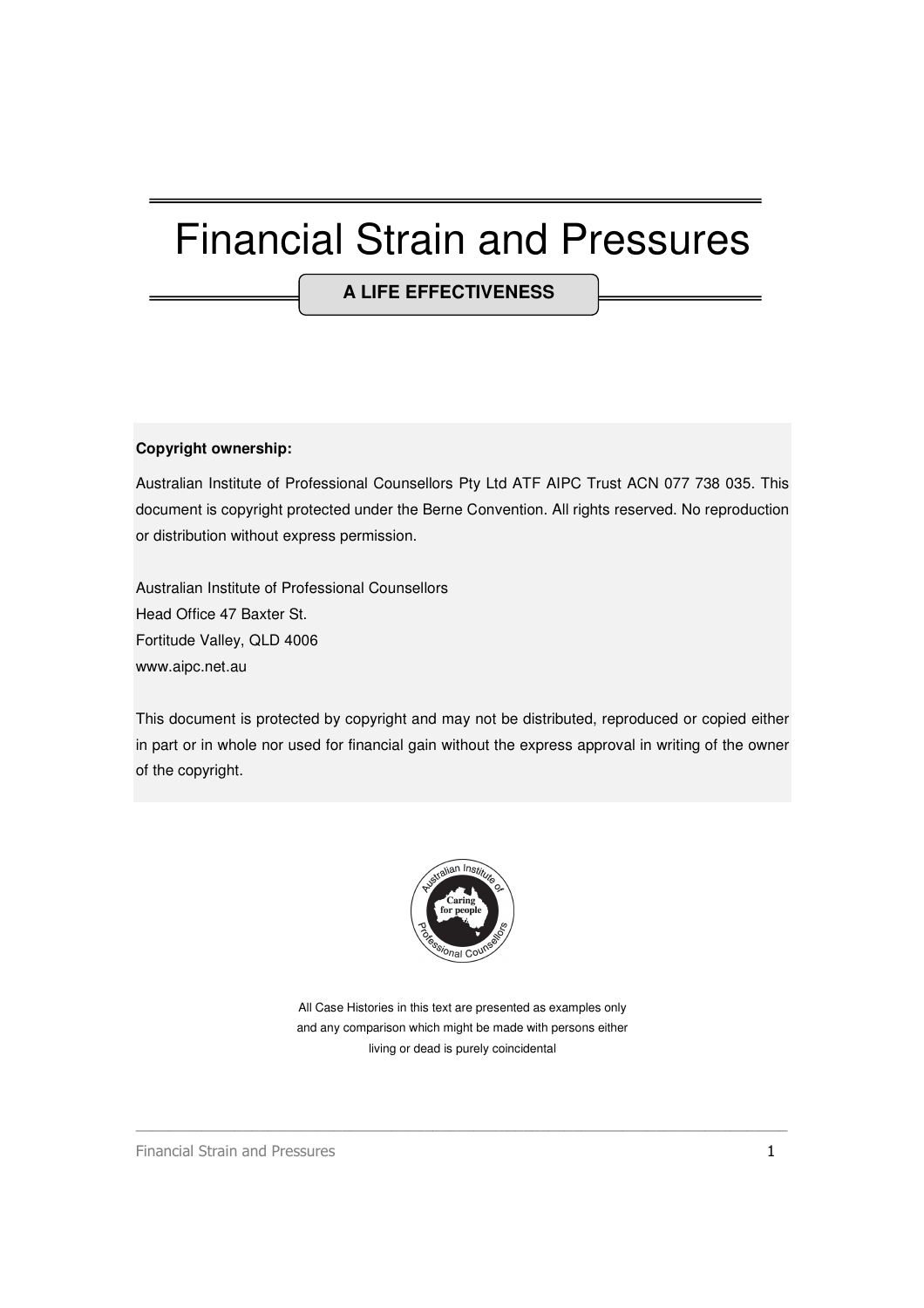# **Financial Strain and Pressures**

**A LIFE EFFECTIVENESS** 

### **CONTENTS**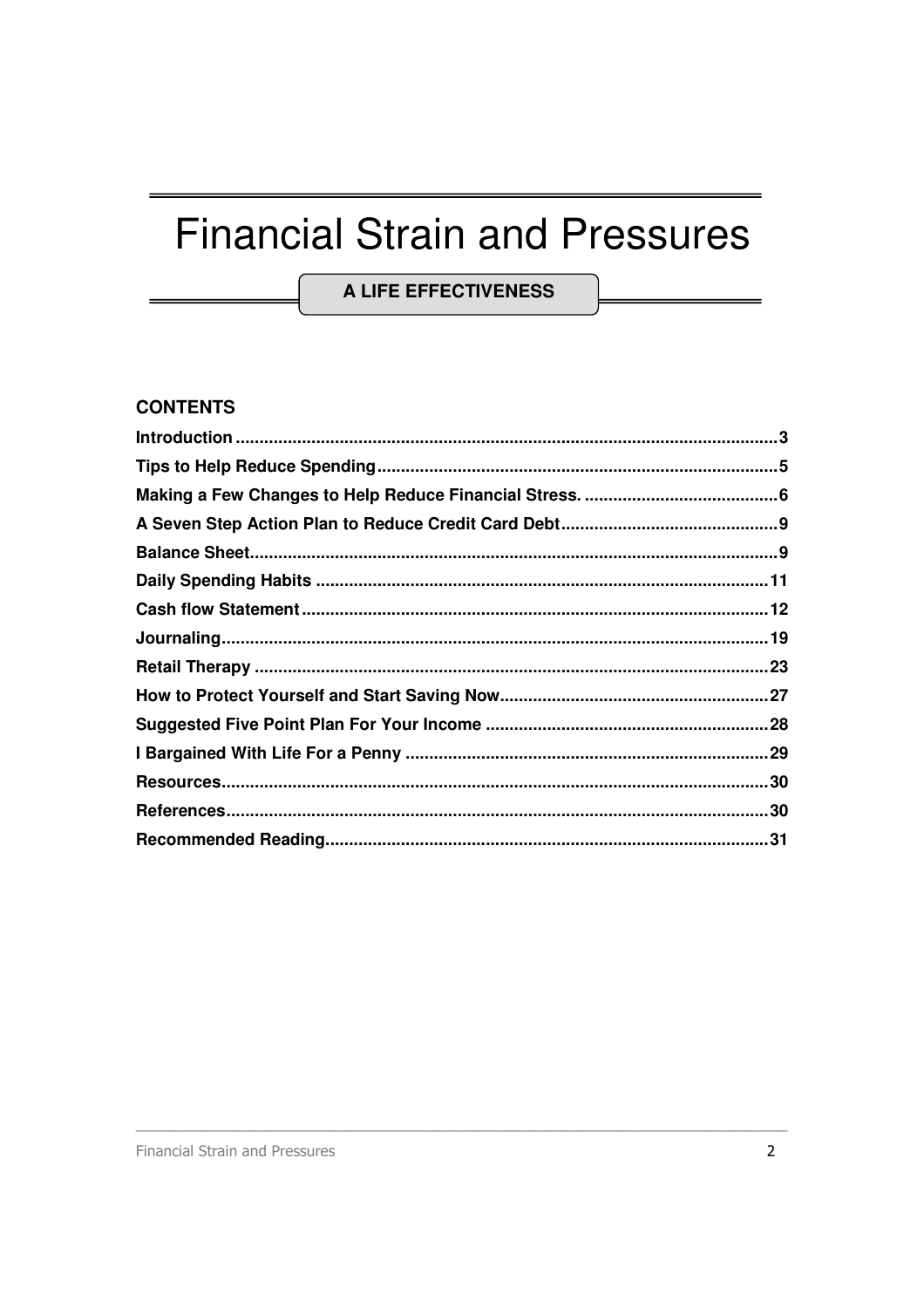# Introduction

Events such as September 11 or the Bali bombings, drought, job retrenchments, a stock market crash, inflation, an investment disaster or overspending on credit cards whatever the cause, economic upheaval is impacting many couples and families. Financial pressure can place individuals and families at a greater risk for depression, anxiety, anger, thoughts of suicide and physical illness.

Marital conflicts and family violence may increase, as well as feelings of helplessness. Drugs (illegal or prescription) and alcohol use may worsen. Children may display aggressive behaviour or even the opposite—constant crying and clinginess.

If you are a victim of financial stress, your only solution to the problem is to balance incomings and outgoings. This balancing act can take two forms: (1) either increased income or (2) decreased desired outgoing. Debts you owe must be paid out of present and future income. Can you reduce your debts in the future? To reduce your debts in the future, it may be necessary to reduce your expectations for your style of living. Are you willing to make that choice?

When:

- you have done everything possible to increase income, such as getting another job, putting another family member to work, working longer hours, getting a raise, or getting higher returns on investments;
- you've stretched your income through better buying strategies planning ahead, buying only at sales, comparing prices, using vouchers and refunds, buying only quality merchandise, and using it properly;
- you've substituted every other resource your time, energy, skills, and abilities for money and still feel pressure,

you may be ready to look at your basic lifestyle and decide to get just as much out of living but without the need buying. Living a simpler lifestyle requires planning, decisionmaking, and more cooperation among family members.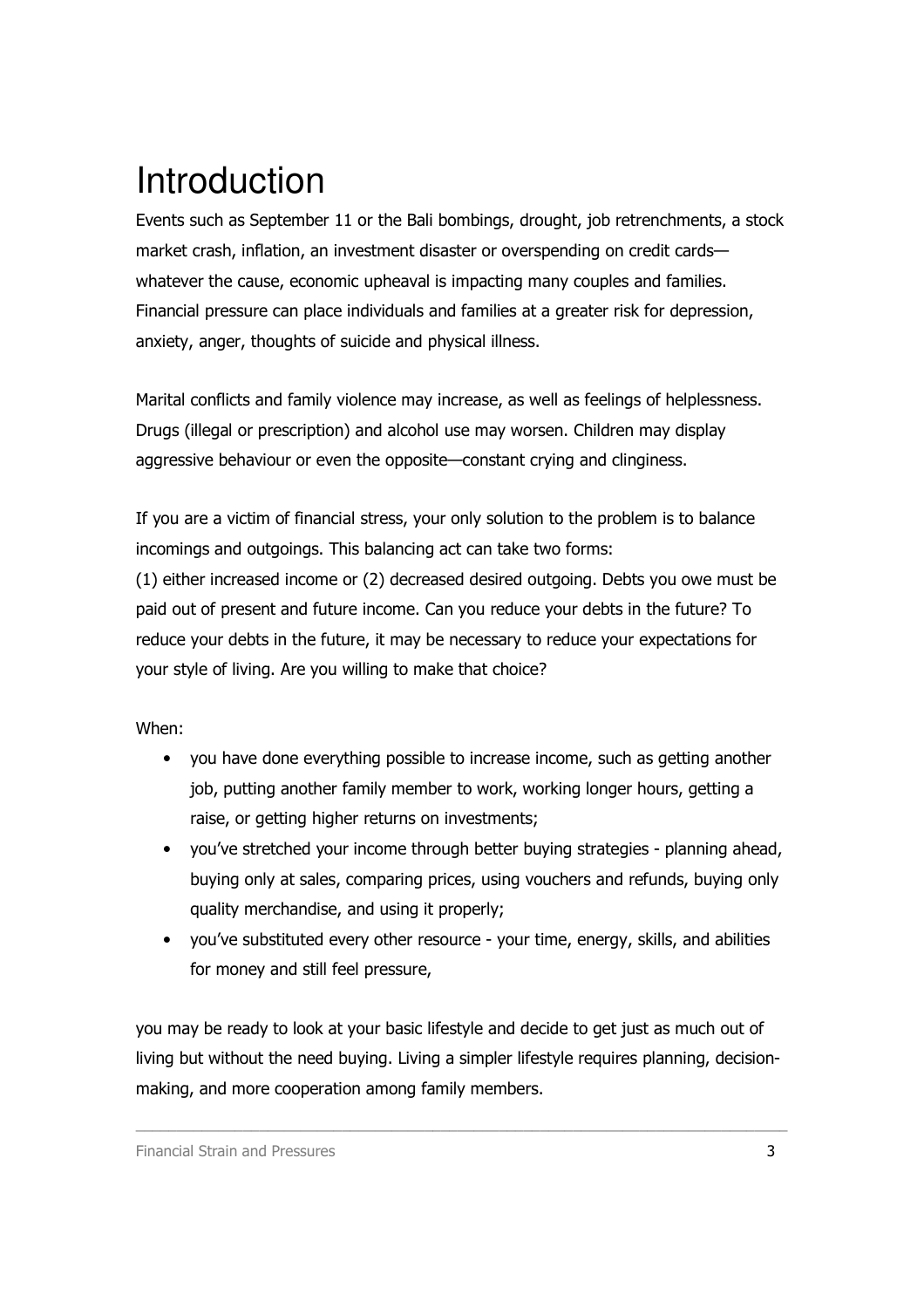But it can result in a calmer, happier family life and a feeling of greater value from the money you spend.

It won't occur unless you take some special steps to identify why you can't live within your income, and unless you make changes that will put less demand on financial resources. And, it won't occur unless you have the personal strength to stick with the decision you have made.

Many ideas are available for coping with financial stress. Magazines, newspaper and other media all suggest ways to save money while shopping. A simpler lifestyle might require that you not make certain purchases at all. And, if your 'desire' spending is reduced you may be able to balance it with your income.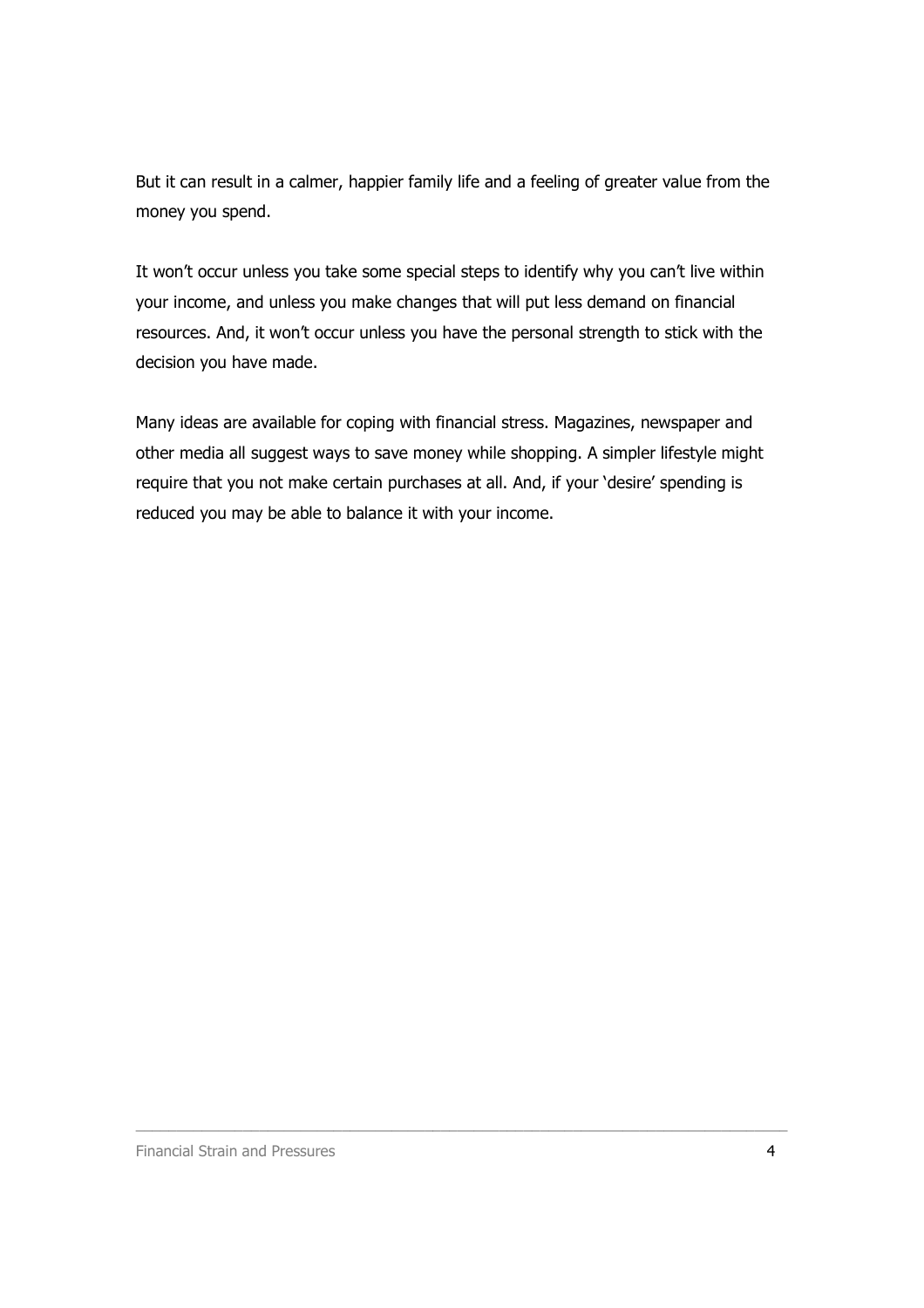# Tips to Help Reduce Spending

Consider the following tips to help you reduce spending:

- Think about the basic values you believe in, and define them for yourself. You might even write them down, and discuss them with other family members to see if they hold the same values. If health is a value you believe in, should you buy products to consume that would be harmful to the health of the family? If integrity is another of your values, should you make debts you may not be able to pay? Put each of your buying decisions to this type of test - will buying and using the product or service help you live by the values you profess?
- When you consider buying a new item, think about what you already have. Especially in buying appliances, do you have to have every new appliance on the market? Do you already have something that does essentially the same thing? Apply this thinking to each purchase. Ask yourself this question, "What do I already have that could serve the same purpose?"
- Be aware that certain purchases require upkeep, maintenance or further
- accessory items that continue to drain the family budget.
- Are you willing to learn new skills to provide for family needs?
- Do you have the courage to say, "We can't afford it" to some purchases?
- Think along the lines of: "Would it make me feel better to go into debt for this item?" OR "Would it feel better to think about having this item in my life at a future date when circumstances permit?"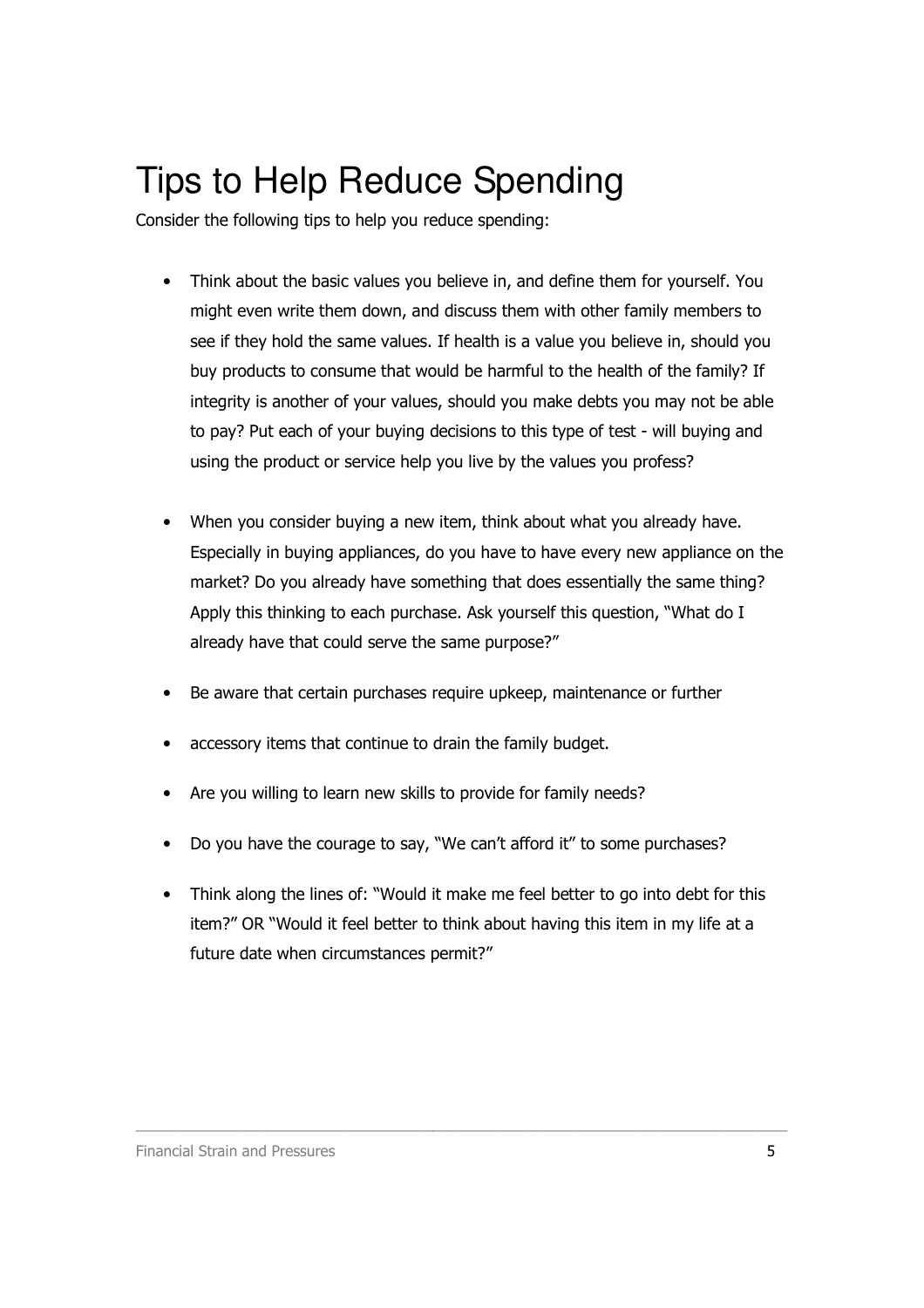# Making a Few Changes to Help Reduce Financial Stress.

There are actions couples and families with children can take to cope with financial stresses and the challenges that arise from these pressures.

Act immediately. If a person is retrenched from a job, family income generally drops dramatically. Shock and disbelief are common first reactions. At such a time it is important to avoid withdrawing or becoming isolated. Instead, take a constructive approach. A displaced worker, for example, could immediately take advantage of unemployment benefits and other employment services.

It is important to bring a family together to explain the family's situation. Children will know when there are difficulties at home so leaving them out of a discussion will only increase their anxiety. By discussing coping strategies together, a family can create a survivor attitude and a supportive environment.

One of the first things a family needs to do is to prioritise and decide what things constitute essentials and what are extras. Then a family can budget for important things such as a mortgage, health costs, electricity and gas, and food and delay or eliminate non-essential items.

Keep children involved. It is important to let children actively contribute to a family during this time. For example, if a mother has to work longer hours because a father is out of work, and she is the one who normally fixes the meals, parents can encourage their children to help prepare dinner. Making sure that children continue with their household chores helps give them a sense of normalcy over the situation.

It is important to remember that they are also learning how to handle frustration and crisis. By watching how their parents act in such a situation, children are learning about coping skills.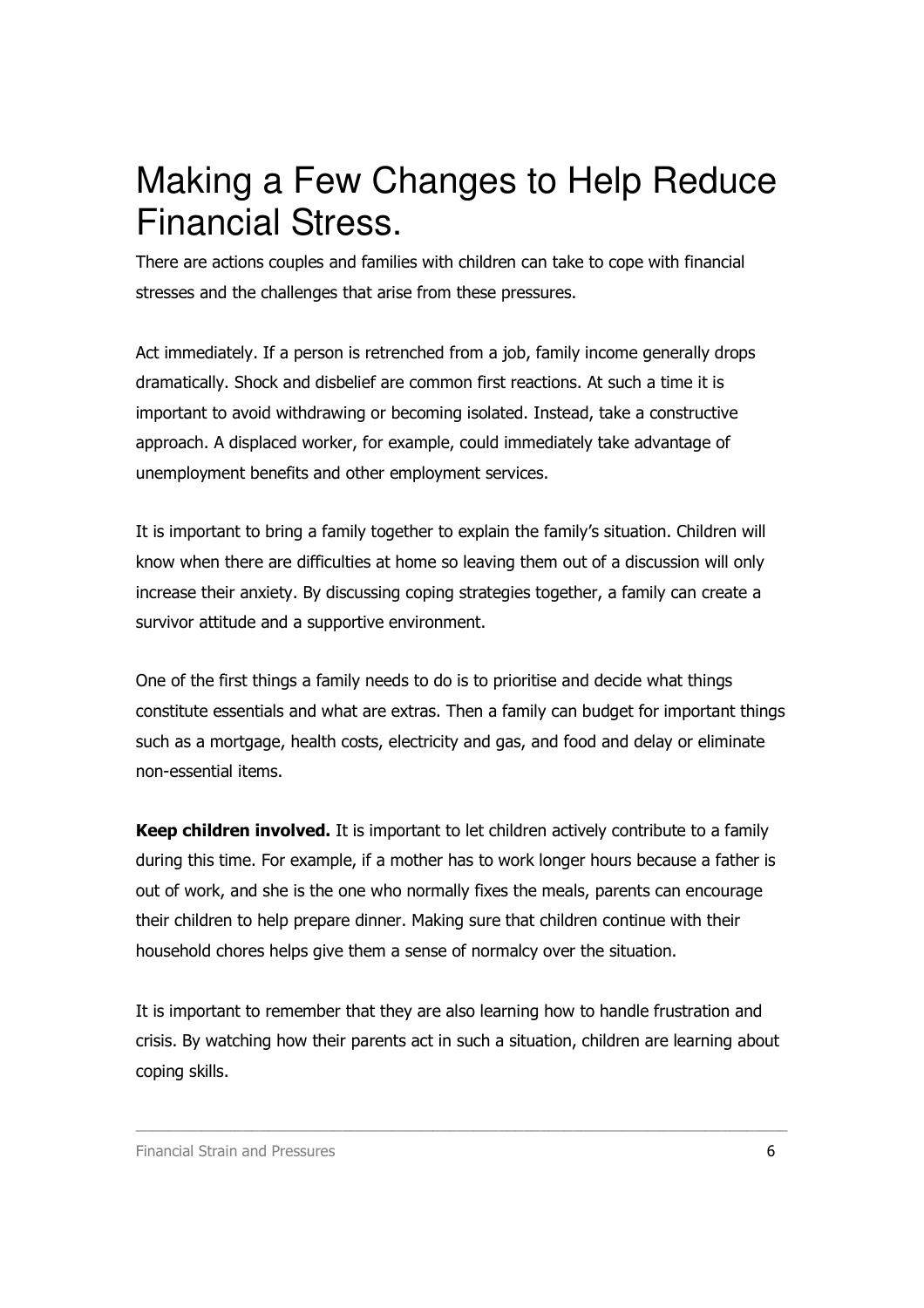Take care of one's self. When in the middle of a financial, personal or family crisis, maintaining control is important. Staying healthy boosts the endurance and energy needed to deal with problems and stress. When stressed, there is a tendency to neglect health habits, which can then lead to more stress.

Eat well, get enough sleep, exercise to relieve stress, and limit the use of alcohol. A family could also take long walks to benefit their health and increase their time together.

Maintain routines**.** Keeping family routines such as eating together, participating in youth activities and maintaining family rules and school expectations can give the family a sense of stability and can reassure children. Families should also continue outside activities when possible and affordable. However, they may need to be lower-cost alternatives. Instead of eating out at a restaurant, perhaps a homemade picnic at the beach could be considered. Continuing activities can also help a family maintain a support network with others.

Minimise anxiety**.** Remember that other people have been in similar situations of economic upheaval, and, as hard as it is, they have learned to overcome their difficulties. Don't keep anxiety and anger bottled up. Talk with someone trusted and close about feelings of anger, confusion and fear. Family members and others can help in times of stress.

Try to take one thing at a time. There may be many changes to face, but it is not beneficial to try to resolve all problems at once. Solving one problem at a time gives a sense of control over the situation.

Keep occupied, active and involved. The loss of a job can result in extra time to think about troubles. Naturally, time is needed to plan for the future and to find a new job, but consider spending some of the extra time helping neighbours, friends, your child's school or on a community or church project. Doing something for others will not only help them but will also help to build personal feelings of self-worth.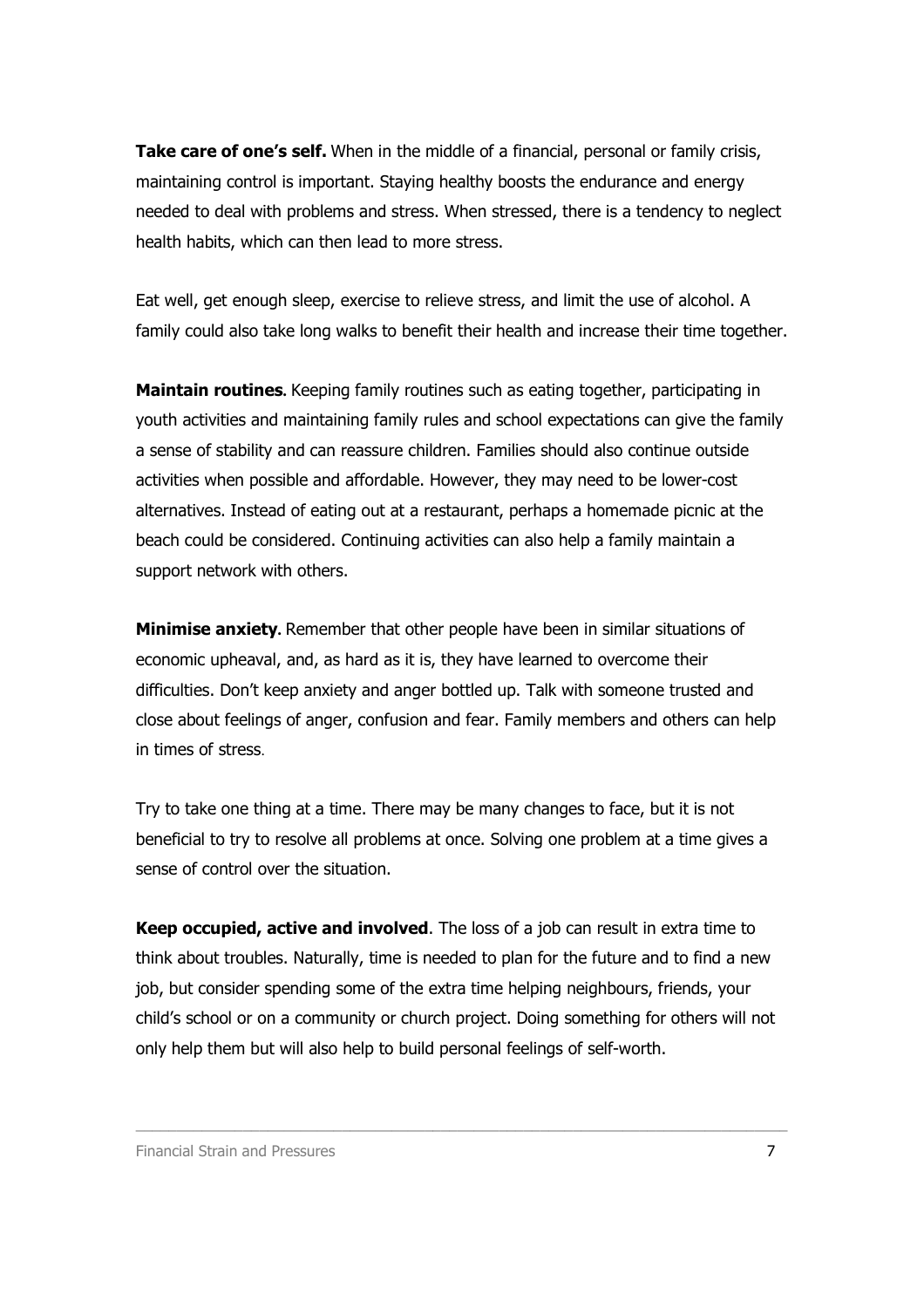Coping with the stress and pressure of reduced income is not an easy task for individuals or families. There are no easy answers or quick cures. However, by reducing and prioritising spending as quickly as possible and working within a family to establish priorities, making decisions and minimising anxiety, individuals and families can help strengthen and prepare themselves for the future.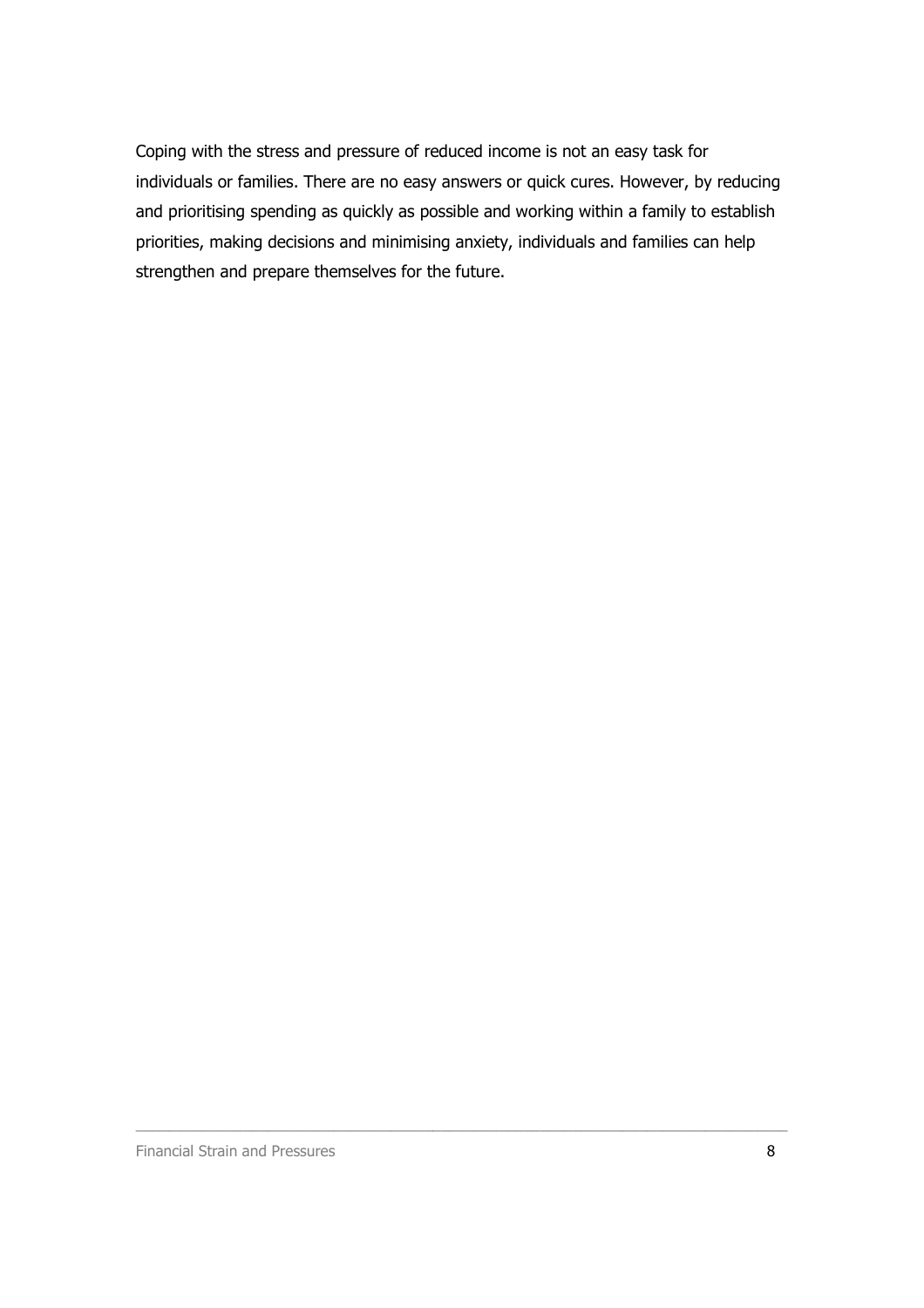# A Seven Step Action Plan to Reduce Credit Card Debt

First of all, it is important to know what you are doing with the money you have so that you can gain a clear understanding of where you are right now. To most people, the idea of filling out a Daily Spending Habits Sheet, a Balance Sheet or a Cashflow Statement is about as enjoyable as having a tooth pulled. However, if you don't feel like doing this assignment, then that is the reason you MUST do it  $-$  it is vital to your financial betterment.

### Step 1: What level of debt do you live with?

It's time to put a figure on your debt and get real about taking action. Do you know how much living with debt is costing you?

| <b>Balance Sheet</b>       |    |  |
|----------------------------|----|--|
| <b>CASH ASSETS</b>         |    |  |
| Savings accounts           | \$ |  |
| Cheque accounts            | \$ |  |
| Term deposits              | \$ |  |
| Life insurance cash values | \$ |  |
| Cash management accounts   | \$ |  |
| Total cash assets          | \$ |  |
| Other                      |    |  |
| <b>INVESTED ASSETS</b>     |    |  |
| Superannuation             | \$ |  |
| Stocks/shares              | \$ |  |
| <b>Bonds</b>               | \$ |  |
| Managed funds              | \$ |  |
| Real estate                | \$ |  |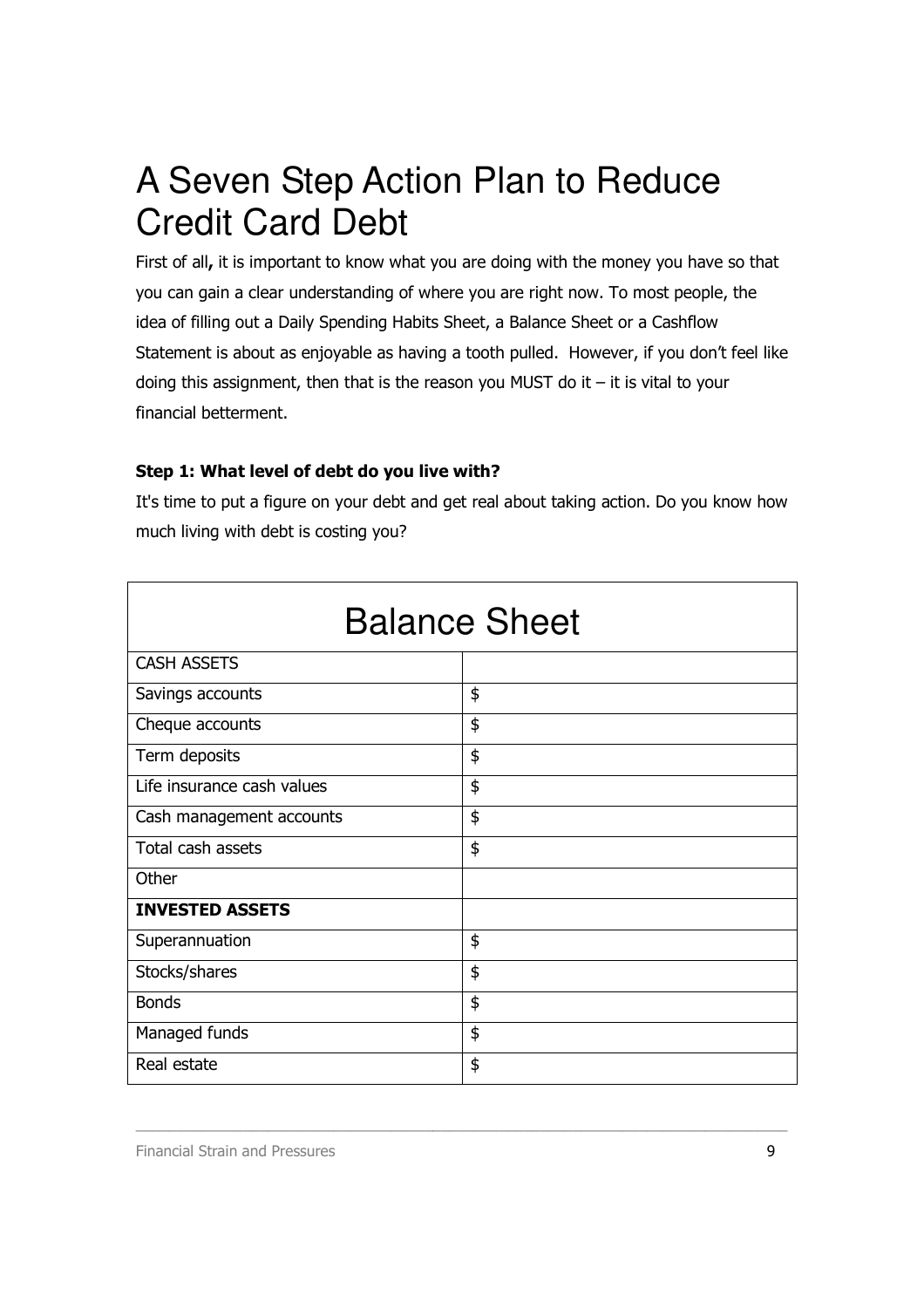| Partnerships                               | \$ |
|--------------------------------------------|----|
| Art/coin/stamp collections                 | \$ |
| Other                                      | \$ |
| Total invested assets                      | \$ |
| <b>MATERIAL ASSETS</b>                     |    |
| Residence                                  | \$ |
| Cars/Boats/Motorbikes                      | \$ |
| Personal property (jewellery, art, etc)    | \$ |
| <b>Total material assets</b>               | \$ |
| <b>TOTAL ASSETS</b>                        | \$ |
| <b>LIABILITIES</b>                         |    |
| Credit cards                               | \$ |
| Car Ioans                                  | \$ |
| Personal loans                             | \$ |
| Home loans                                 | \$ |
| Miscellaneous loans                        | \$ |
| Investment loans                           | \$ |
| <b>Total liabilities</b>                   | \$ |
| <b>NET WORTH (total assets minus total</b> | \$ |
| liabilities)                               |    |

### Step2: Track your daily spending

It's time to cut back on the extras. Use the following worksheet to find big savings where you least expect them! It is time to start paying you.

It is so easy to be indifferent over the spending of a few dollars per day when the reality is you could be making big savings. Fill out the following 'Daily Spending Habits' sheet to determine just where your money is leaking out day by day.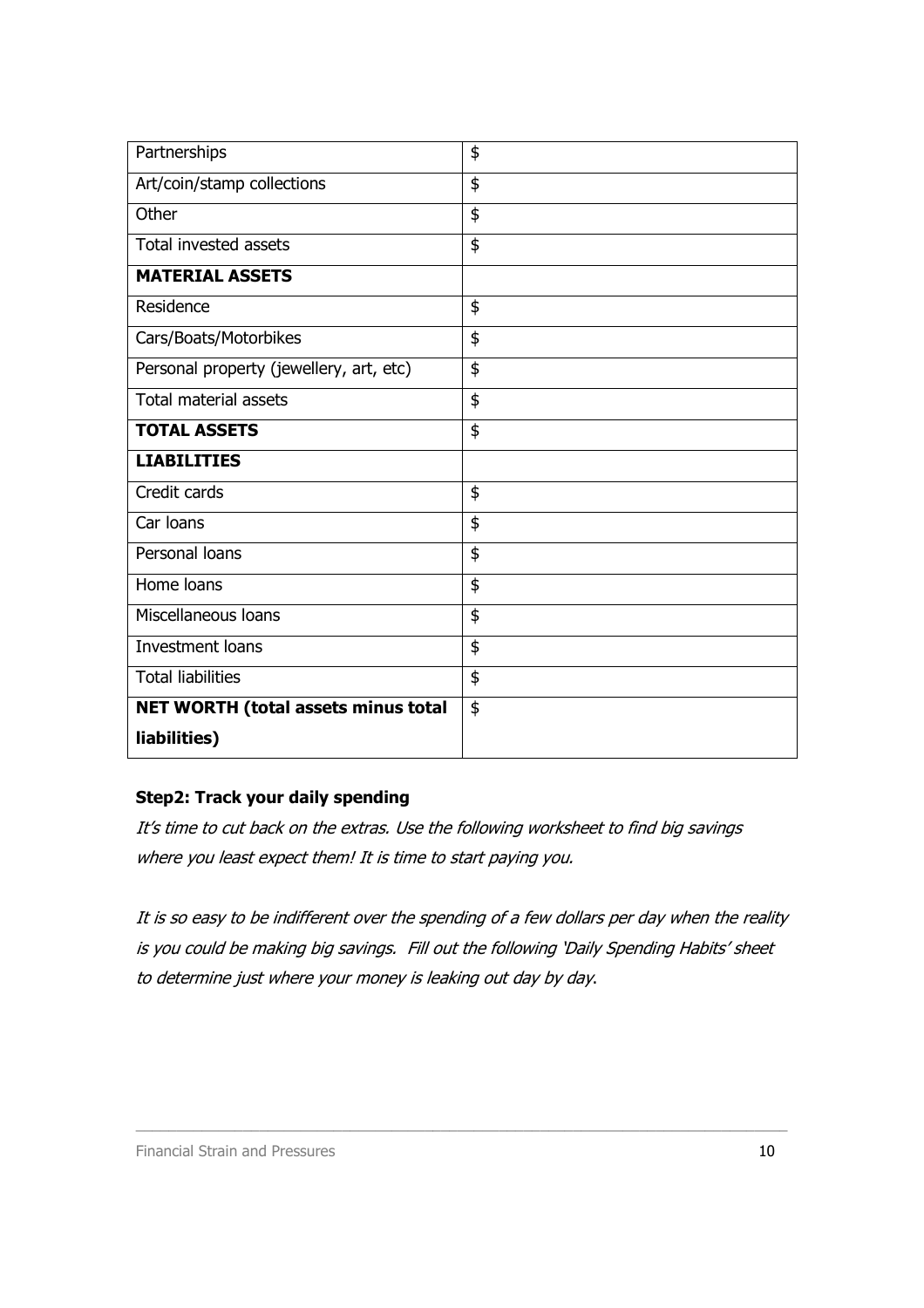| <b>Daily Spending Habits</b> |                       |             |                     |
|------------------------------|-----------------------|-------------|---------------------|
| <b>Day</b>                   | <b>Items I Bought</b> | <b>Cost</b> | <b>Did I really</b> |
|                              |                       |             | need? Y or N        |
| $\mathbf{1}$                 |                       |             |                     |
| $\overline{2}$               |                       |             |                     |
| 3                            |                       |             |                     |
| $\overline{4}$               |                       |             |                     |
| 5                            |                       |             |                     |
| 6                            |                       |             |                     |
| $\overline{7}$               |                       |             |                     |
| 8                            |                       |             |                     |
| 9                            |                       |             |                     |
| 10                           |                       |             |                     |

Add this up for a 10 day period, multiply it by 3 to get a monthly figure, and then multiply that figure by 12 for the amount of money you have spent over a year that perhaps could have been more wisely allocated to benefit your financial goals.

Now complete the Cashflow Statement to understand exactly where your income becomes our outgoing.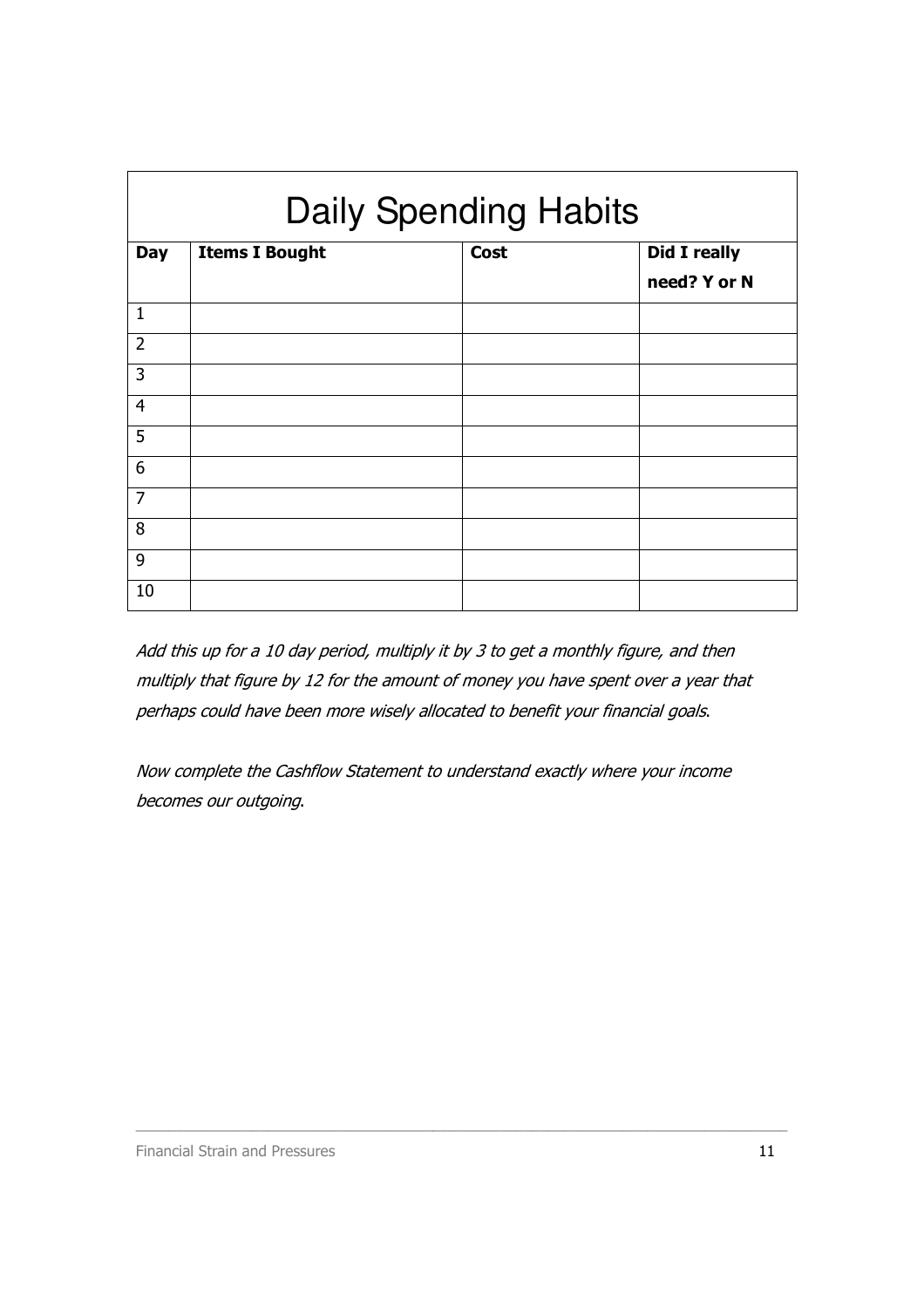# Cash flow Statement

| <b>INCOME</b>               |    |
|-----------------------------|----|
| Gross salary/wage           | \$ |
| Interest/Dividends          | \$ |
| Commissions                 | \$ |
| Net rental income           | \$ |
| Miscellaneous               | \$ |
| <b>Total income</b>         | \$ |
| <b>FIXED EXPENSES</b>       |    |
| Income tax                  | \$ |
| Home loan(s)                | \$ |
| Car loan(s)                 | \$ |
| Personal loan(s)            | \$ |
| Credit card 1 (minimum)     | \$ |
| Credit card 2 (minimum)     | \$ |
| Credit card 3 (minimum)     | \$ |
| Rates                       | \$ |
| <b>Insurances</b>           | \$ |
| Super contributions         | \$ |
| Miscellaneous               | \$ |
| <b>Total fixed expenses</b> | \$ |
| <b>VARIABLE EXPENSES</b>    |    |
| Food                        | \$ |
| Transportation              | \$ |
| Clothing/personal care      | \$ |
| Entertainment/holidays      | \$ |
| Medical/dental              | \$ |
| <b>Utilities</b>            | \$ |
| Charitable giving/tithing   | \$ |
| Miscellaneous               | \$ |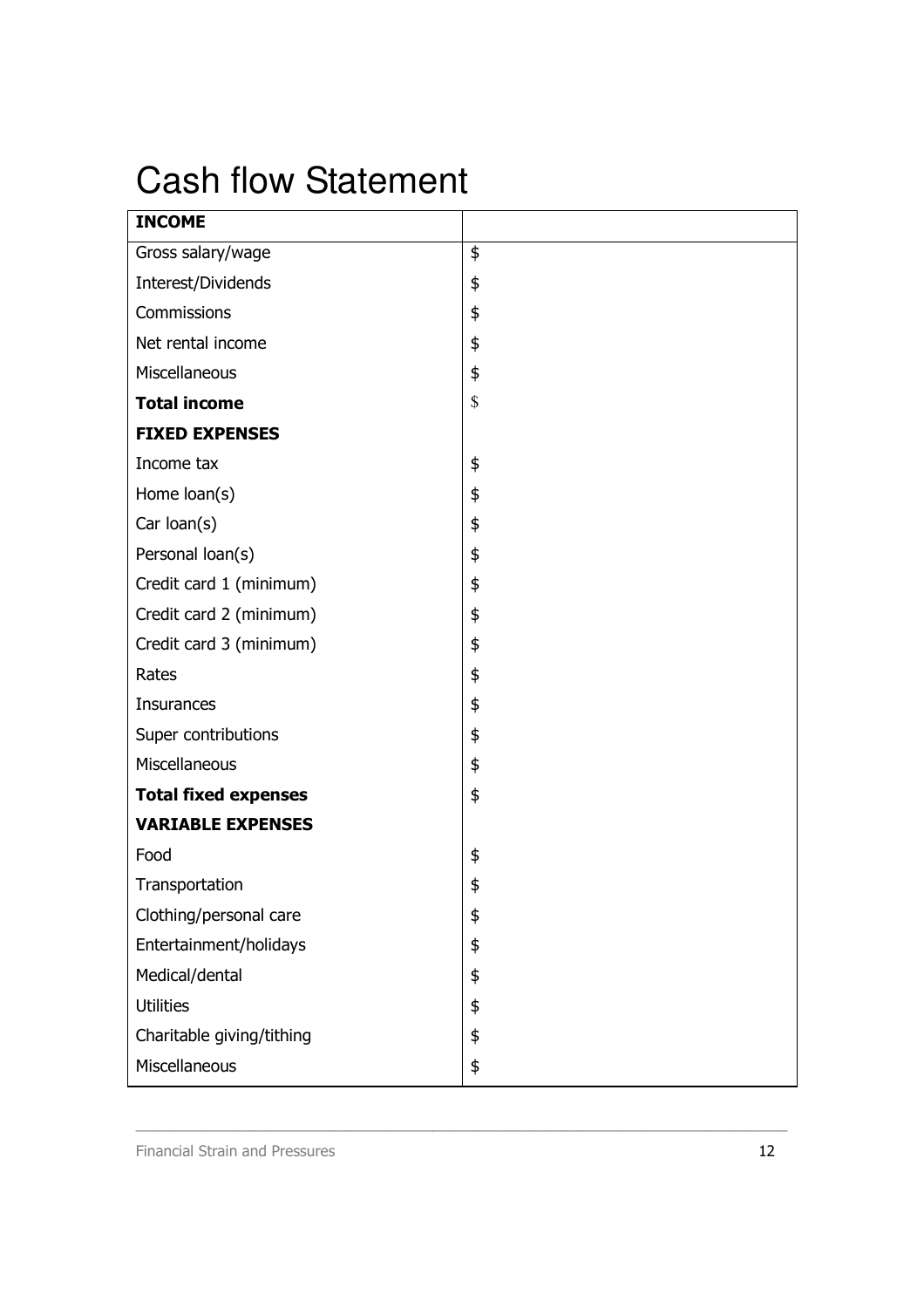| Total variable Expenses |    |
|-------------------------|----|
| <b>TOTAL EXPENSES</b>   | J. |

#### Step 3: Learn how to manage your credit cards

We sometimes don't realise that the small amounts of money we can find in our week can make a big difference if we paid them off a credit card. With this plan, taking an extra \$10 a day, you can pay off \$8,000 in credit card debt in just 3 years.

### Lower Your Interest Rates

Call your credit card companies and tell them that you have received offers for cards at lower rates and ask them to lower your rate. If you have always paid regularly, they are likely to negotiate. If the company says no, tell them that you will be closing your account this week and transferring your balance to a competitor who offers better rates. So that there is no doubt about your seriousness, tell them the name of the competitor you have in mind. (It shouldn't be difficult to come up with a name, since you are probably constantly getting applications in the mail from credit card companies who want you to transfer your balances to them.) You can ask to speak with a supervisor. Supervisors have the authority to give you a lower rate right there on the phone. In many cases, you can cut your rate in half simply by asking.

### The Credit Cards to Pay Off First

When you have a lot of credit cards, figuring out how to pay them all off can be pretty daunting. Is it best to pay a little on all of them at once? Or should you concentrate on one card at a time? And if so, which one goes first? Follow these next steps and your credit cards will be paid out quickly.

Here, the basic idea is to reduce the amount of debt you are carrying on the credit cards you have as fast as possible. Why is this important?

\_\_\_\_\_\_\_\_\_\_\_\_\_\_\_\_\_\_\_\_\_\_\_\_\_\_\_\_\_\_\_\_\_\_\_\_\_\_\_\_\_\_\_\_\_\_\_\_\_\_\_\_\_\_\_\_\_\_\_\_\_\_\_\_\_\_\_\_\_\_\_\_\_\_\_\_\_\_\_

• The fewer credit cards you have and use, the better!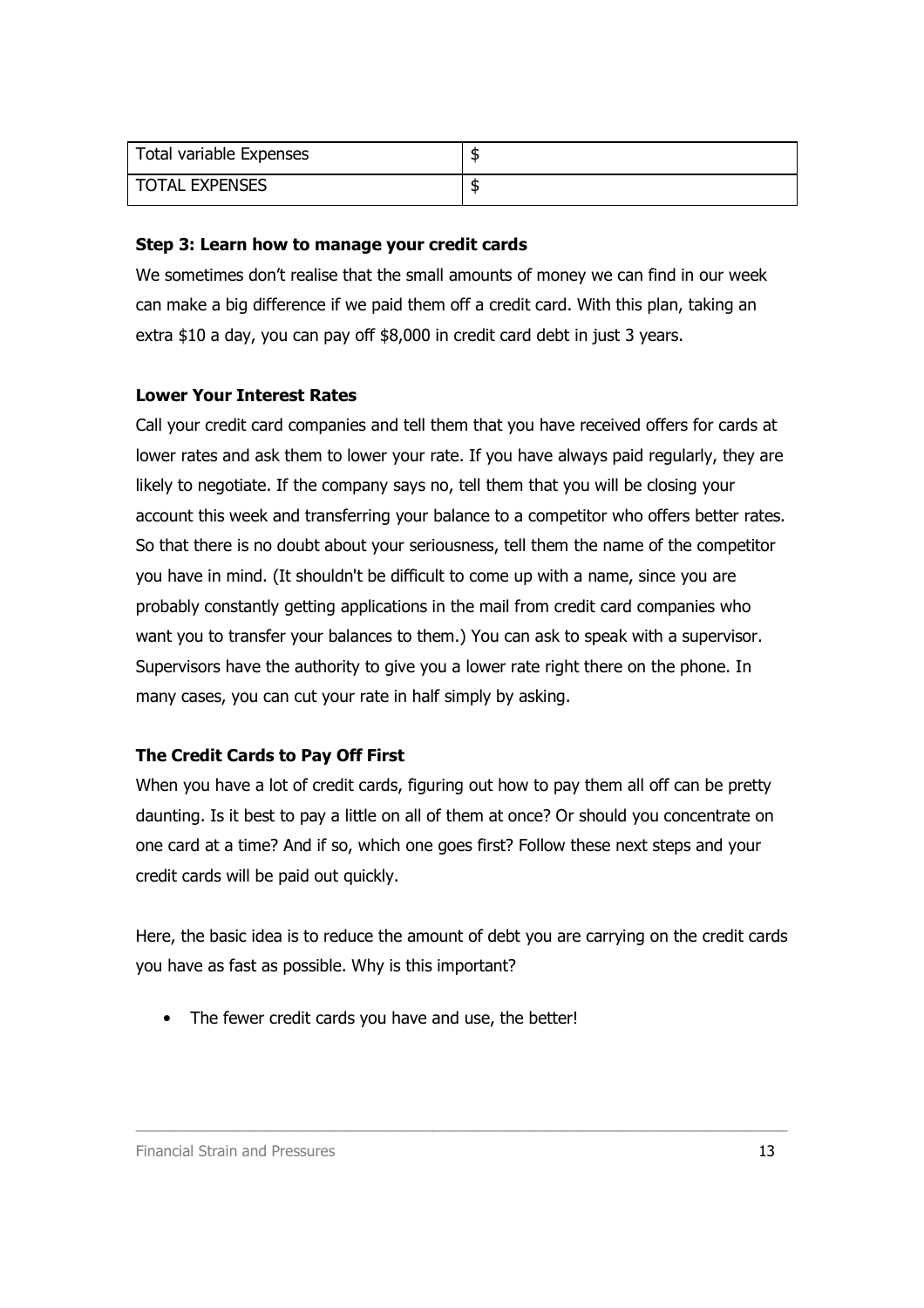- The more credit cards you have, the greater the chance you have of being billed with late fees (up to \$39 a month), over the limit fees (up to \$35 a month) and annual fees on your cards that can range from \$25 a month to \$200 or more.
- Getting the amount of cards you have paid off is a huge emotional boost. You'll see yourself making progress quickly!

Make a list of the current outstanding balances on each of your credit card accounts.

- 1. Divide each balance by the minimum payment that particular card company wants from you. The result is that card's payout number. For example, let's surmise that your outstanding VISA balance is \$600 and the minimum payment due is \$60. Dividing the total debt (\$600) by the minimum payment (\$60) gives you a payout number of 10.
- 2. Once you have figured out the payout number for each account, rank them in reverse order, putting the account with the lowest number first, the one with the second lowest number second, and so on.

| <b>CARD</b>       | <b>BALANCE</b> | DEBT/PAYMENT | <b>PAYOUT</b> | <b>ORDER</b> |
|-------------------|----------------|--------------|---------------|--------------|
|                   |                |              | <b>NUMBER</b> |              |
| Visa              | \$600          | \$60         | 10            |              |
| M/Card            | \$775          | \$65         | 12            |              |
| <b>Store Card</b> | \$1150         | \$35         | 39            |              |

#### Example:

- 3. You now know the most efficient order in which you should pay off your various credit card balances. Take half of the money you have been able to find in your 'Daily Spending Habits' and apply it to the card with the lowest pay out figure. For each of your other cards, you make only the minimum payment.
- 4. Once a card is paid off, close it! Of course, when you get to paying your last credit card off, it is OK to keep that one account open  $-$  but make sure you pay the balance off **every** month.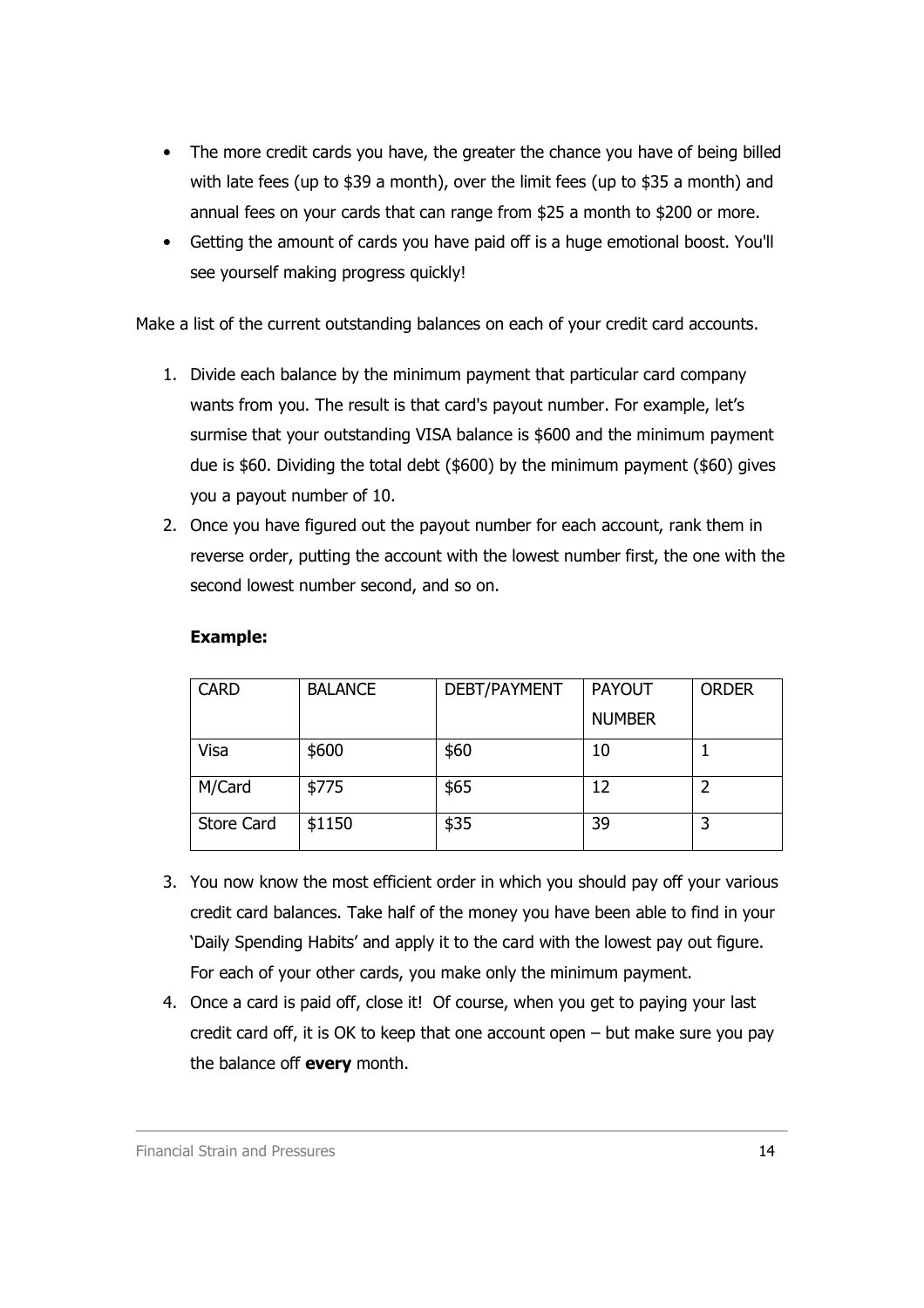5. Finally, ask the credit card companies to waive your annual fees on the cards you have, whether you use them or not.

You should continue doing this until you have paid off your way to being debt-free!

### Step 4: Stop spending

The quickest way to get yourself back on the right path is to stop spending. Making small changes can help in a big way. Use these suggestions to help cut back so that you can move forward!

- Don't carry credit cards in your purse (only debit/ATM)
- Write cheques or pay cash
- Turn down credit line increases
- Create specific funds in accounts for special occasions, such as Christmas presents, holidays, anniversaries, etc.
- Tell friends what you're trying to do to rally support
- Don't run up bills that you can't pay in full at the end of the month
- Pay credit card bills on time to avoid late fees
- Make no more than one ATM visit a week
- Don't be seduced by credit card offers such as frequent flyer points
- And always, always, always pay off more on your credit cards than you spend each month!

### Step 5: Create a monthly spending plan

Use the Cashflow Statement worksheet to create a budget that you can stick to—and save with—every pay.

### Assigning Pay to Expenses

If you get paid more than once per month, the next step is to determine which bills to pay from which pay. Verify the due dates on your bills and plot them on a calendar. Then pay as many bills on time as possible from each pay. An expense like groceries should be allocated based on pay periods. For example, if your monthly plan is \$800 and you're paid fortnightly on the 1st and 3rd week of the month, you can allocate \$400 per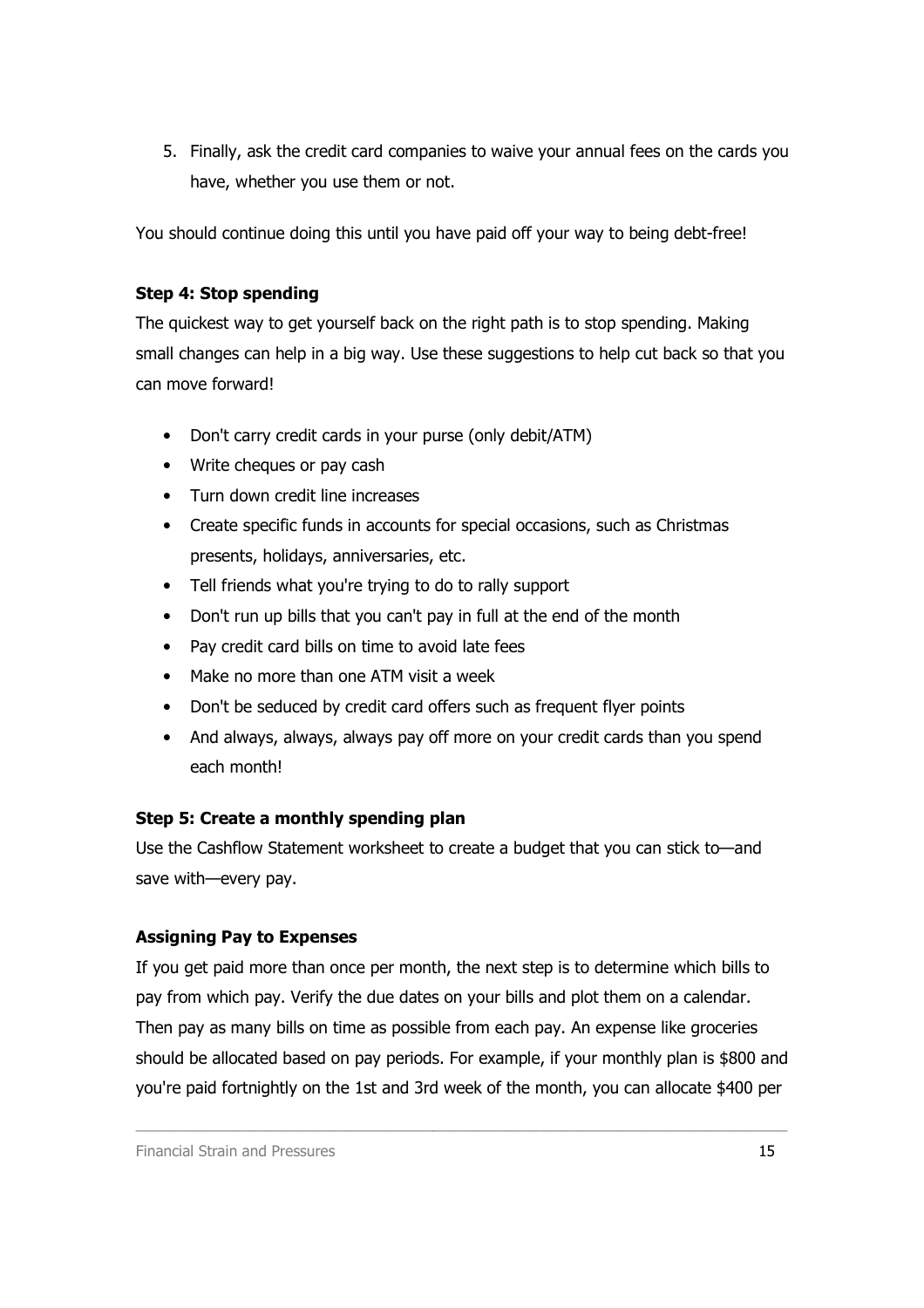pay.

If you and your spouse agree to a cash allowance for personal expenses, use the same process to determine how much cash each person needs for lunches, fuel/fares, personal care items, hairdressing, etc.

Remember, fine-tuning your spending plan is a process. If the plan you put in place for one month doesn't work, it doesn't mean you should quit the plan. It means you should continue to tweak the plan and figure out how to make it work to accomplish your goals. Plus, just doing this exercise will inevitably make you more conscious of how you choose to spend your money and how motivated you are to pay off your debt.

### Step6: Make some tough decisions

Whether it is selling your assets or getting a second job, sometimes you have to make big choices to get out of debt.

What if you've gone through the first five steps and you can't free up enough money to start repaying your debts in a big way? Then you have three choices.

- 1. You can consider whether the more expensive items in your life—your home, your cars, private schools—are truly necessary.
- 2. You can go through your home and your possessions to see if there is anything of value to sell.
- 3. You can earn more money, either on your current job or—more likely—by taking on a second one.

The other alternatives? Credit counselling and bankruptcy—but you're not there yet. For now, let's see what you can accomplish on your own.

### Step 7: Prioritise your debts

By now, hopefully you've found some extra money. So, the next logical question is where do you put it? Where do you put it so that it will make the most difference in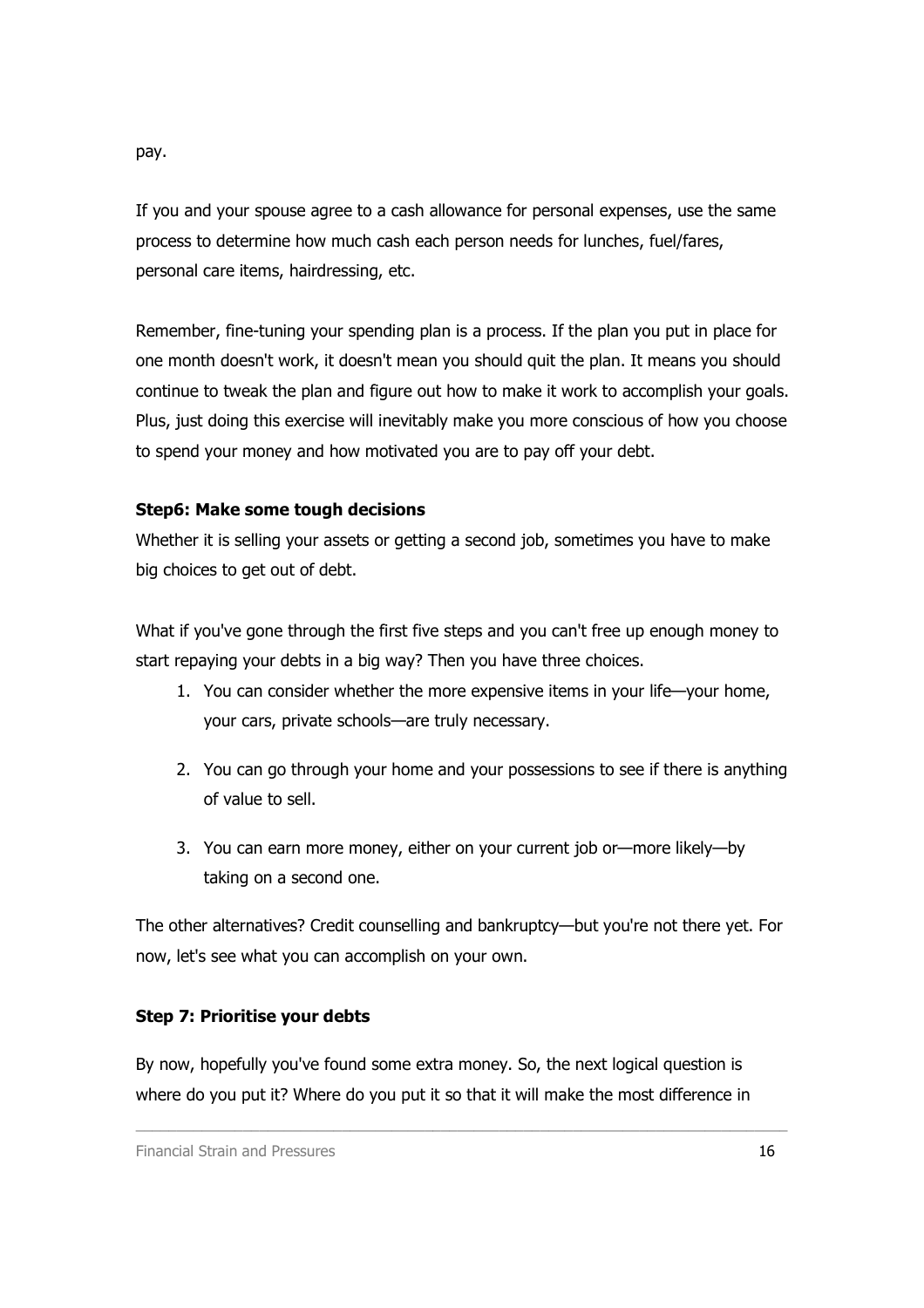paying off those loans and credit cards, but also in your life?

You've already been given a plan for paying back your credit cards. Sometimes though, those cards should not be your top priority. Here's why:

You have two types of debts.

Secured debts are those that have assets backing them up—they can be repossessed or taken back. They include your home and your cars.

**Unsecured debts** are those with no assets backing them up. If you don't make a payment on your credit card, the bank is not going to come and take back the blue jeans you bought at the mall. It might make your life miserable to have a collector call you at all hours, but the credit card company is not going to take away your place to sleep or your transportation to work.

- 1. Your secured debts need to be at the top of your priority list.
- 2. Debts for which your wages can be garnished**.** These include your HECS fees or any child support payments. If you don't satisfy these, your wage is at risk.
- 3. Any services you need to continue using**.** If you are not paying your health care practitioner's accounts, that particular practitioner is not going to be willing to see you again. That's a problem if you're relying on that practitioner for care for a chronic condition.
- 4. Unsecured debts such as credit cards**.** Once you've satisfied all of these urgent debts, you can begin to really focus on making headway with your credit cards. Use Step 3 to get them paid off as fast as possible.
- 5. Family and friends**.** Hopefully your family and friends are the most understanding of your creditors. Confirm your commitment to repay the debts, but make them a lower priority and choose accounts that can improve your credit rating first.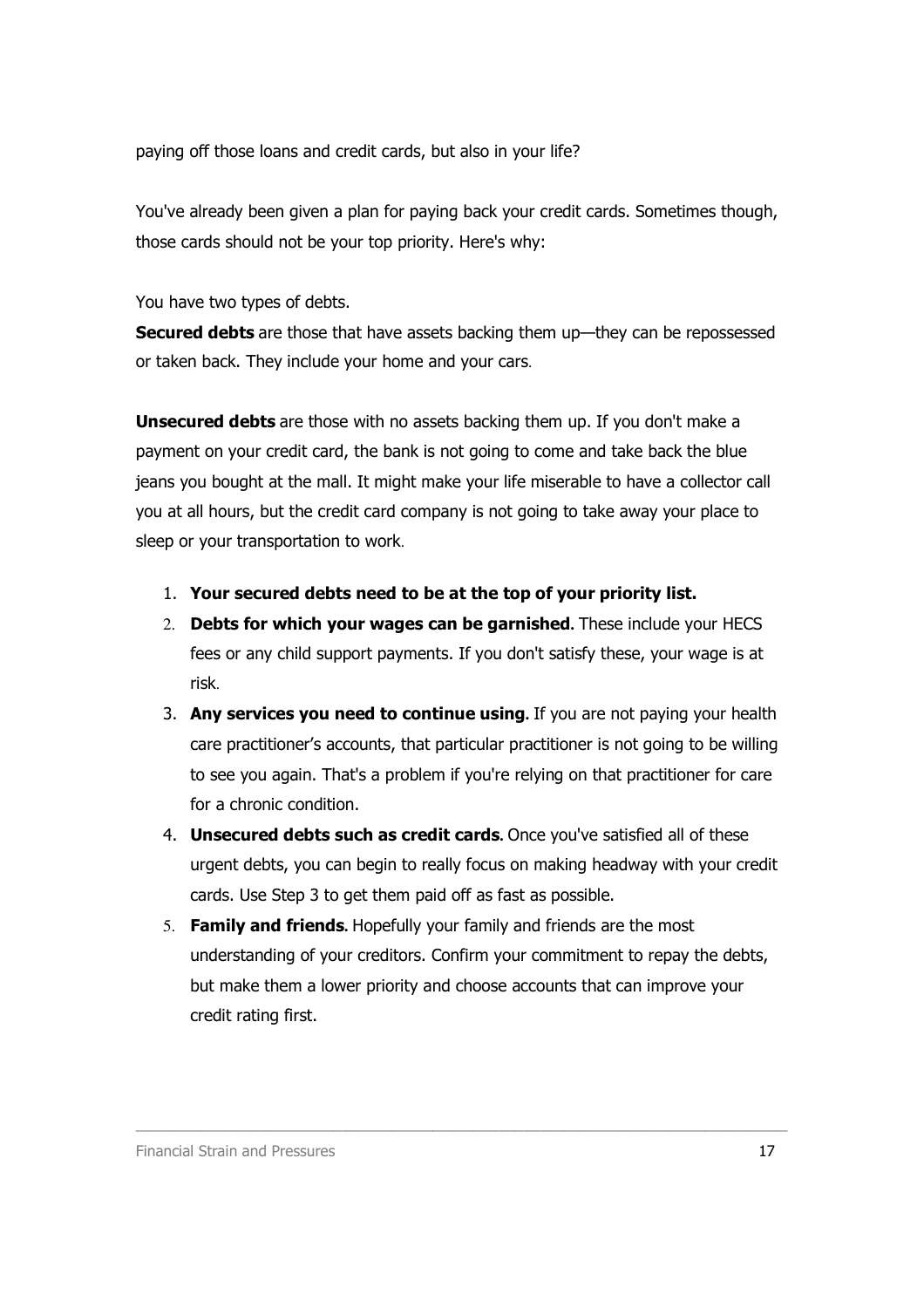### Earning More

You probably already work really hard, but sometimes the only way to actually get yourself out of that deep financial hole is by earning extra money. You may be able to do that at your own job.

- If it's been a year or more since you received a raise, it's time to ask for one. If you don't get it, ask your supervisor what you need to do to increase the size of your wage.
- You may need to get a second job. According to the Bureau of Statistics, about 4 out of 10 people get a second job to help with the family income or to pay off debt!
- If it's been a while since you raised your rates or raised your prices, do so today by 10%. That's the easiest way to increase your income.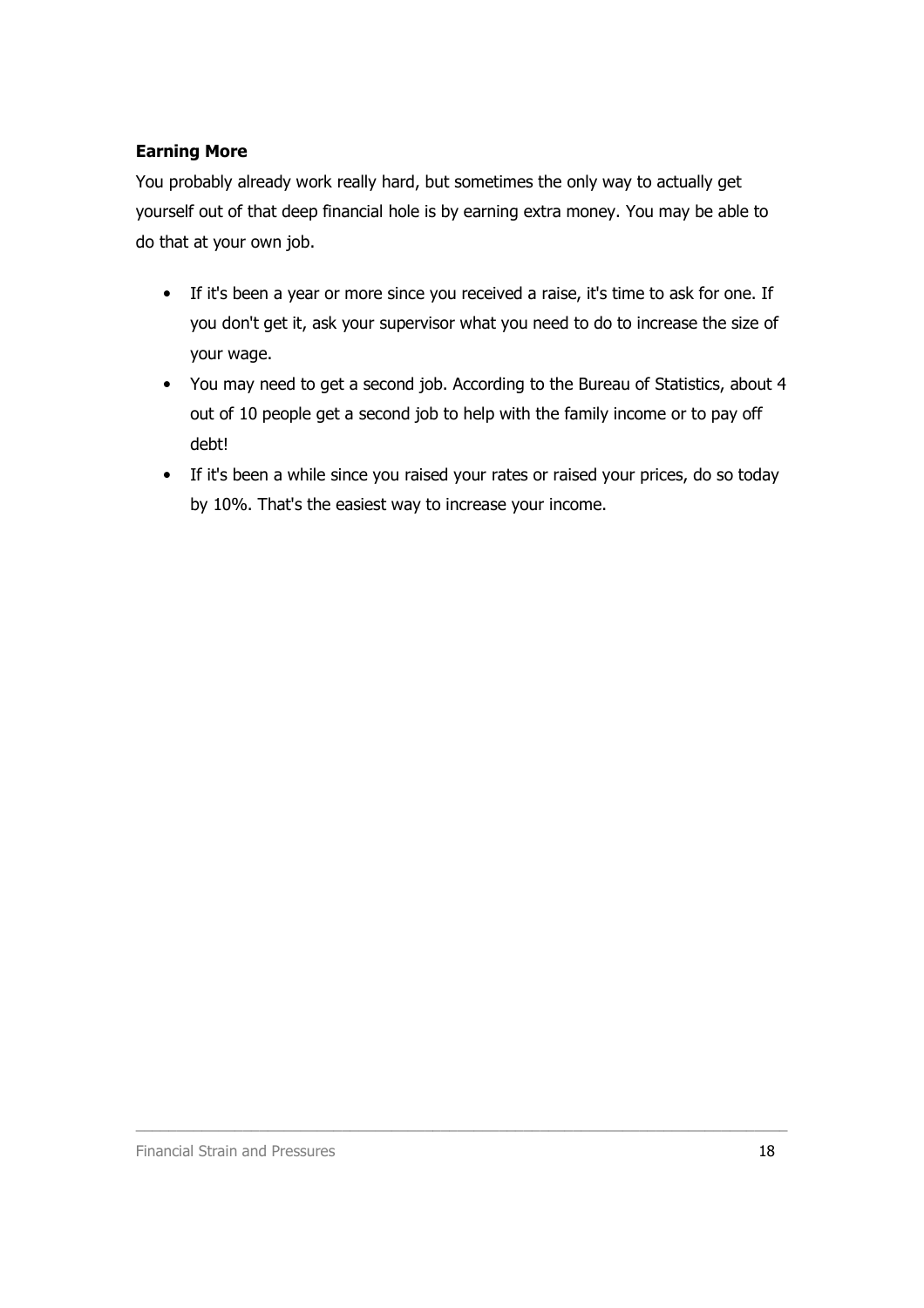### A Debt Journal

Does the thought of making big choices overwhelm you? Are you wrestling with a difficult decision? Start writing about it in a Debt Journal.

# **Journaling**

Journaling in a Debt Journal serves two purposes. It is a way of tracking the development of our consciousness and often our feelings and it also tracks our daily spending to help us be more aware of where the leaks are. It enables us to not only record our journey but also to write down our Goals and our Plans on how to reach those goals.

The journal is a very powerful tool which assists us in recording the details of our spending and our perceptions and feelings at the time. The Journal, as the name implies, leads us on a journey which helps us to reveal our true selves. We are not simply recording our experiences as in a diary. With a Journal, we are going beyond simply recording what "happens" in our lives to a process of transformation into our highest concept of ourselves and allowing a revelation to take place. A journal helps us to discover ourselves and our higher purpose. By combining the tool of journalling with all the other tools we have discussed, we will reveal the essence of who we are and dollar by dollar where every cent is spent.

The purpose of our journals is to help us to keep track of where we allow our money to go and to express our thoughts and feelings in a deep, intimate and personal way. Our journal may include descriptions of our daily interactions with others and the feelings that arise out of those interactions.

The key factor is to understand that we are a part of the equation. Events may happen far away from us, but our day to day personal experience is something we are taking part in. We can work through painful memories, or events in our lives, or scribe joyful experiences. Both painful experiences and joyful experiences give us a great insight into how we are living our lives and how we can make new more empowering choices in the future and be happy with the choices we made in the past that got is to the place we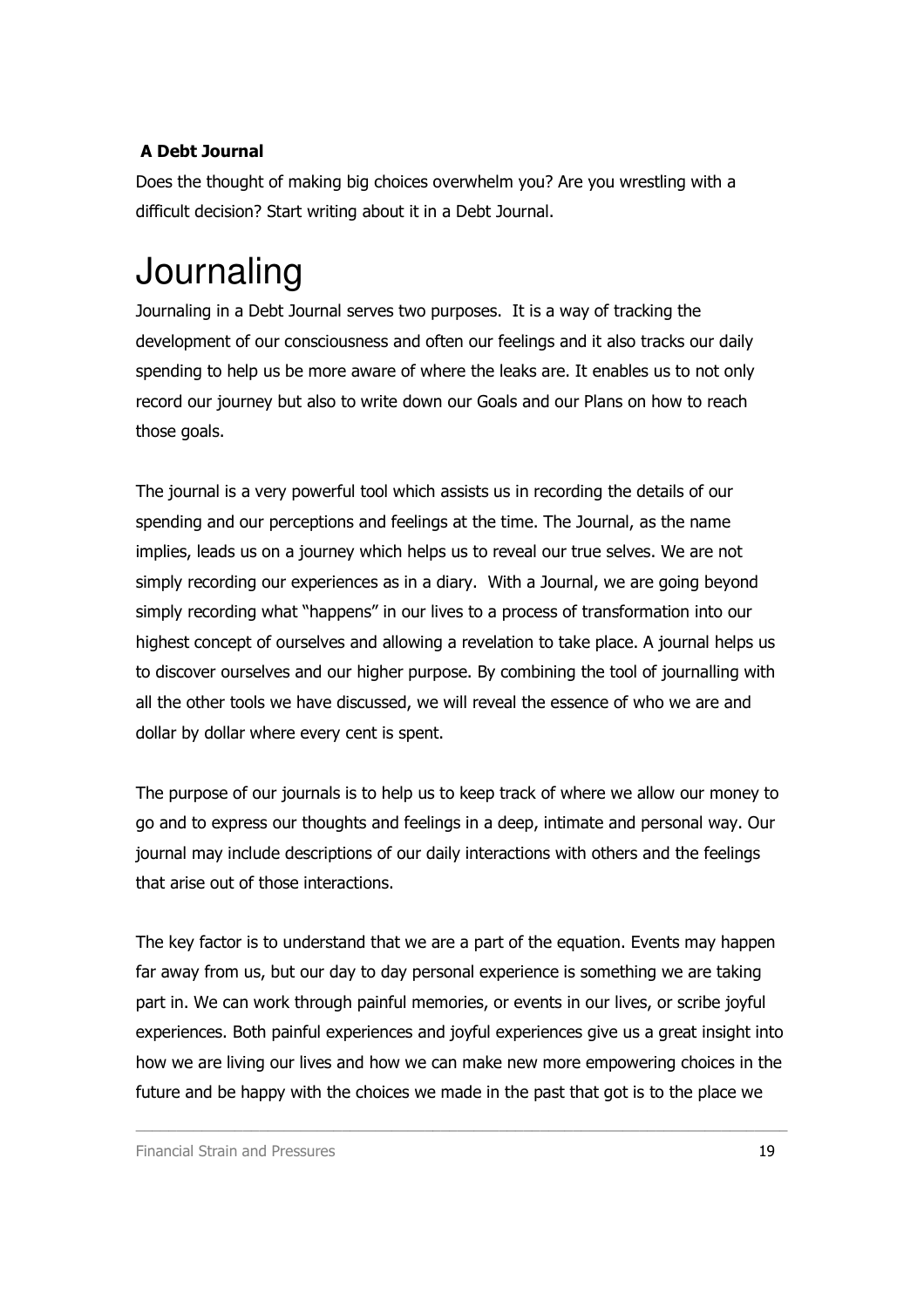are today. All thoughts and feelings are important to the process of your journal and no entry is too big or too small.

Often people will ask questions of themselves in their journal such as:

"Why did I pay so much for…..?"

"Did I really have to have …..?"

and then as they add to their journal, they answer these questions and receive the revelation. The important thing is that we are able to express ourselves and allow for the journal to be part of our journey revealing our path and empowering us to see ourselves more clearly and make choices that are more empowering.

The depth of your writing is not as important as the process of putting pen to paper, or fingers to the keyboard and actually making the effort to keep track. Our goal is personal discovery and positive transformation knowing that: "as we change our minds, we change our lives."

Your journal should include your goals, wishes, desires and hopes as this will help you to develop a practical spiritually based plan to reach those goals. This is like a map, which will enable you to reach your destination. A map will have stopping off places on your journey to that destiny, just as your journal will include immediate, mid-range and long term goals which can be easily observed and measured.

A quote that can begin your Debt Journal is:

"Annual income twenty pounds, annual expenditure nineteen pounds nineteen and six, result happiness. Annual income twenty pounds, annual expenditure twenty pounds and six, result misery."

\_\_\_\_\_\_\_\_\_\_\_\_\_\_\_\_\_\_\_\_\_\_\_\_\_\_\_\_\_\_\_\_\_\_\_\_\_\_\_\_\_\_\_\_\_\_\_\_\_\_\_\_\_\_\_\_\_\_\_\_\_\_\_\_\_\_\_\_\_\_\_\_\_\_\_\_\_\_\_

CHARLES DICKENS (David Copperfield, 1850)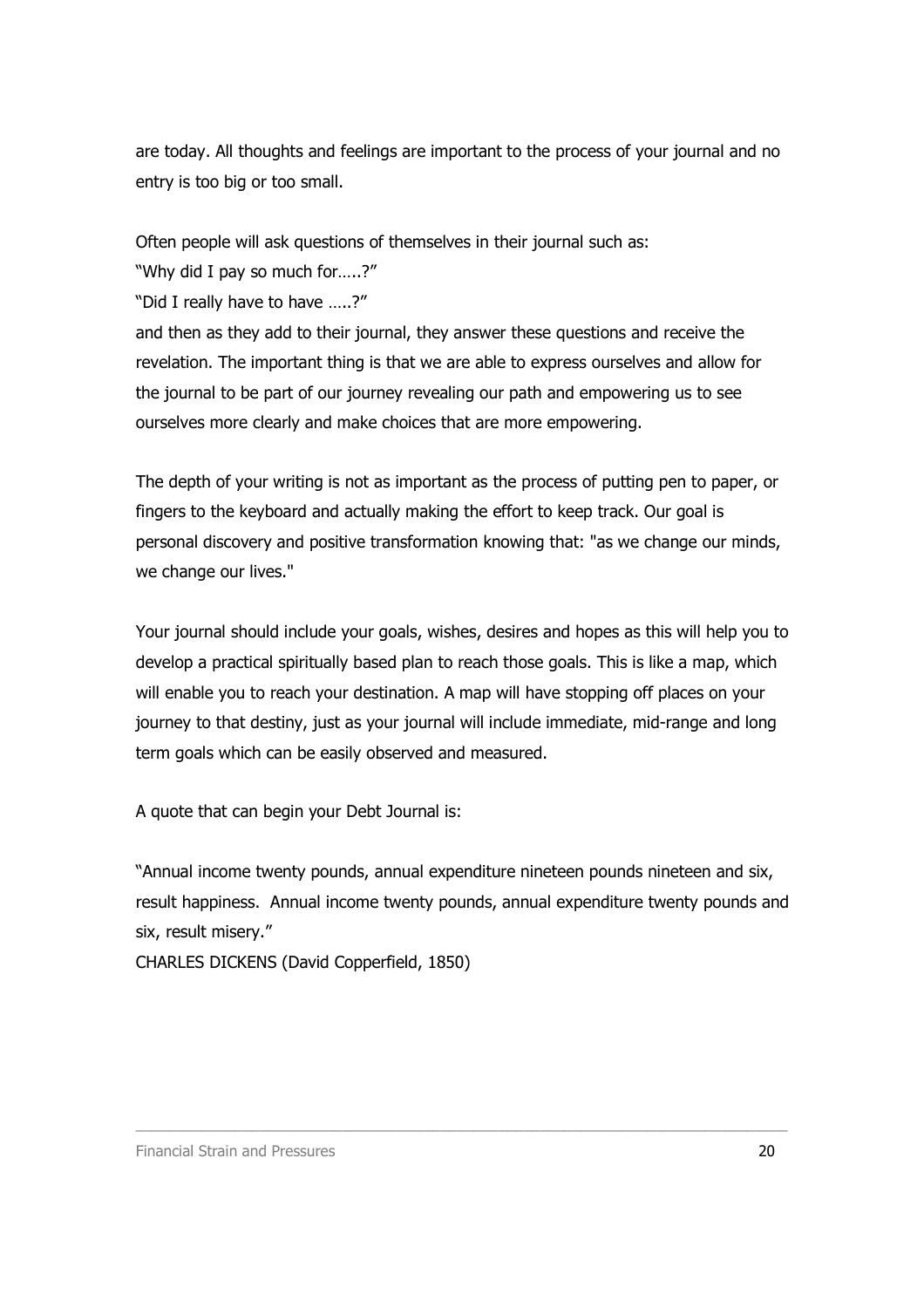### Selling Assets

When large companies are looking to lower debt and maximise profits, one of their primary strategies is to sell assets. They can sell whole divisions, product lines, inventory, and equipment. You can do the same on a smaller scale. What possessions do you have that might be valuable on the open market? Which could you part with if it meant financial security? Your boat? Second car? Second home? Time share? Art or jewellery?

To get the most for whatever you're selling, you need to know what it's worth. If it's truly valuable (\$5,000 or more), you should have it appraised for your sake and for tax purposes. If it's a household item that's not worth having appraised, you can get an accurate idea of fair market value by seeing what similar items are selling for through classified advertisements or on eBay.

If you find you have nothing big of value but lots of little things to sell, there's a solution…..

### Have a garage sale.

- Don't just throw your junk in a pile and expect it to fly out of your garage or your yard. Approach it methodically and you'll earn more.
- Pick a date at least a few weeks away Saturdays are best.
- Then, go through your house and decide what goes. If you haven't used an item in two years, you can live without it.
- Next, organise the merchandise—putting similar items together—so buyers can find what they're looking for. If you're selling clothing, put it on a rack or string up a clothesline and hang it for people to see.
- If you're not sure you have enough to fill your garage, ask a few other families in the neighbourhood if they would like to participate. In order to keep track of who has sold what, put different colour price tags on each family's items. Then make sure whoever's minding the cash tin knows the code.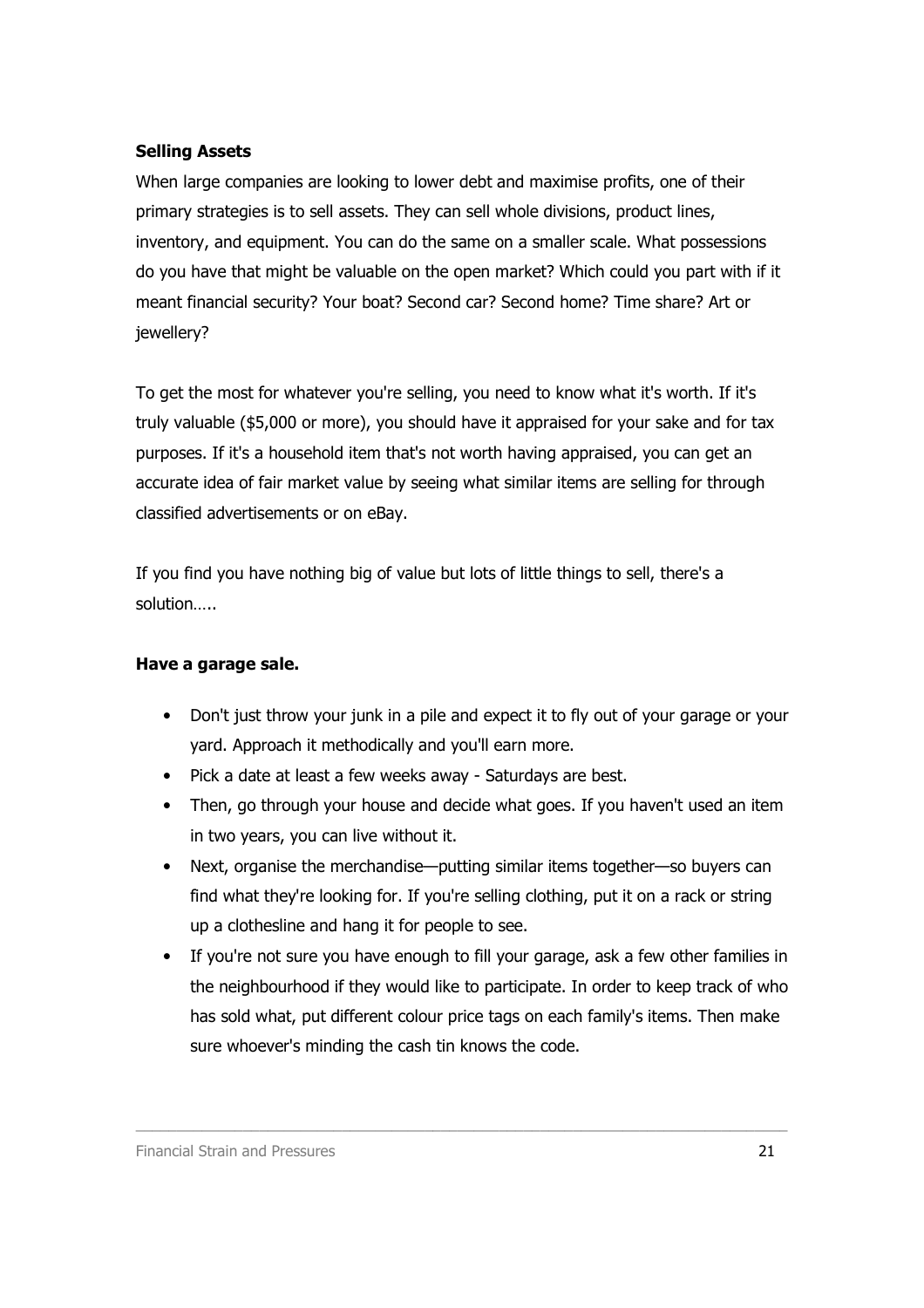- Don't forget to advertise by running ads in local papers and on the Internet (there are lots of free garage sale sites). (Suggestion: advertise it as an 'estate sale', 'liquidation sale' or 'private property sale' – by upgrading the name of your garage sale you can often dramatically attract more buyers and better prices).
- Donate all that you do not sell to your favourite charity such as the Salvation Army, your local church, St Vincent De Paul, the Red Cross or the Smith Family. No, it's not making you any more money, but after you have made all you can, it makes your heart sing to help someone else.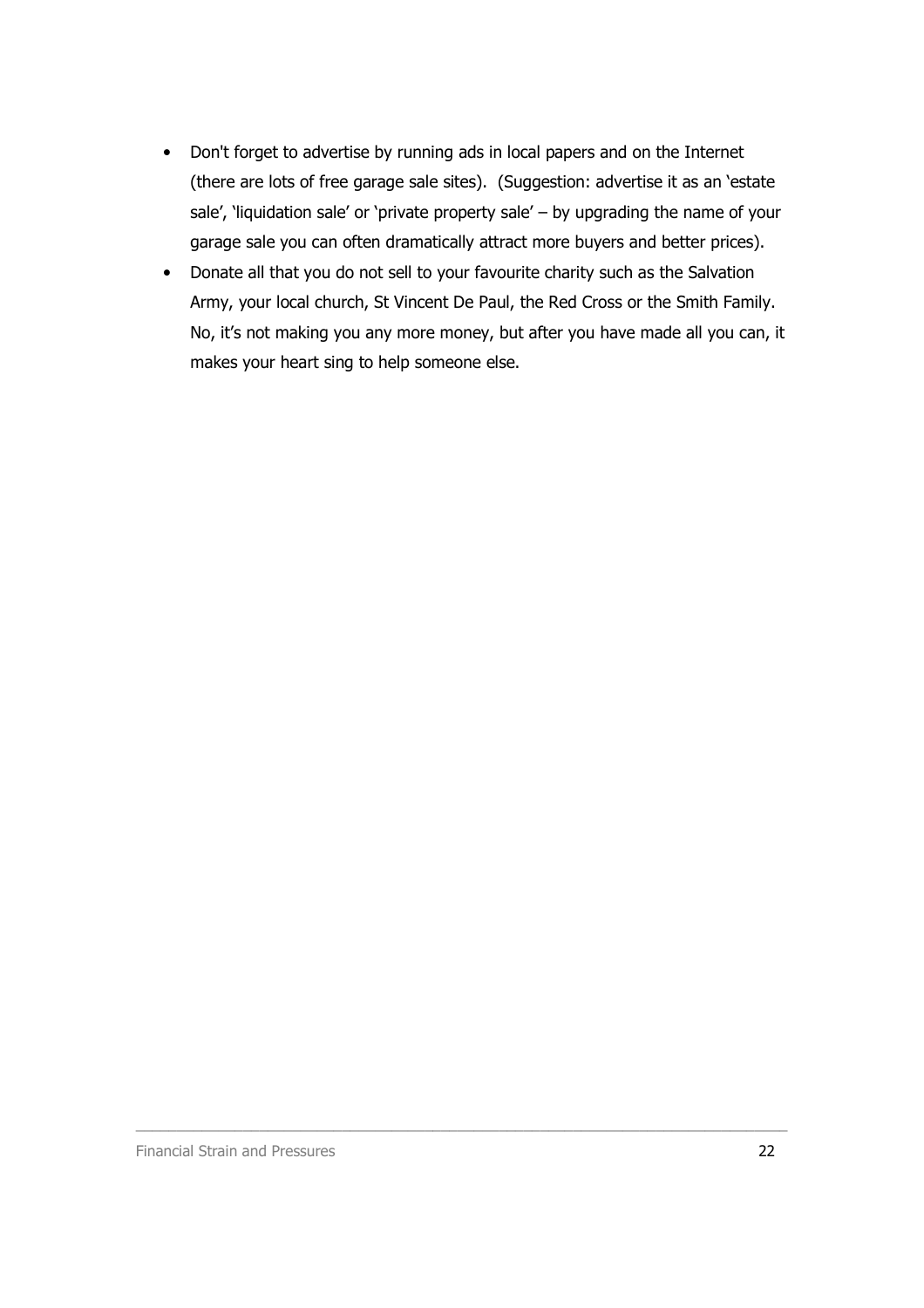# Retail Therapy

### Why Do You Shop?

You've heard it called "retail therapy"—it really is often treated as a pick-me-up. People shop to fill the gap between who they are and who they want to be. In other words, it's a way to fill a void in your life. You believe life will be better and you will be different if you own those shoes or that pair of pants. You need to understand - it won't.

How to Resist: Understand the forces at work and your particular motivation for buying. Is your trip to your favourite store or website a result of a spat with your spouse or a particularly large number when you stepped on the scale? Did you just get a raise and feel you absolutely deserve to spend some of it immediately? Or, were you feeling lonely and are just so grateful to the solicitous salesperson who seemed to be the first person in a very long time to care what might make you happy? (Remember, that may be true, but it's also part of a salesperson's job.)

Psychologist April Benson gives all of her patients a laminated card with six questions on it to put in their wallet on top of their credit cards. She suggests pausing—a deep breath helps, too—every time you approach the register and asking yourself:

\_\_\_\_\_\_\_\_\_\_\_\_\_\_\_\_\_\_\_\_\_\_\_\_\_\_\_\_\_\_\_\_\_\_\_\_\_\_\_\_\_\_\_\_\_\_\_\_\_\_\_\_\_\_\_\_\_\_\_\_\_\_\_\_\_\_\_\_\_\_\_\_\_\_\_\_\_\_\_

- Why am I here?
- How do I feel?
- Do I need this?
- What if I wait?
- How will I pay for it?
- Where will I put it?

You may just find you no longer want to buy.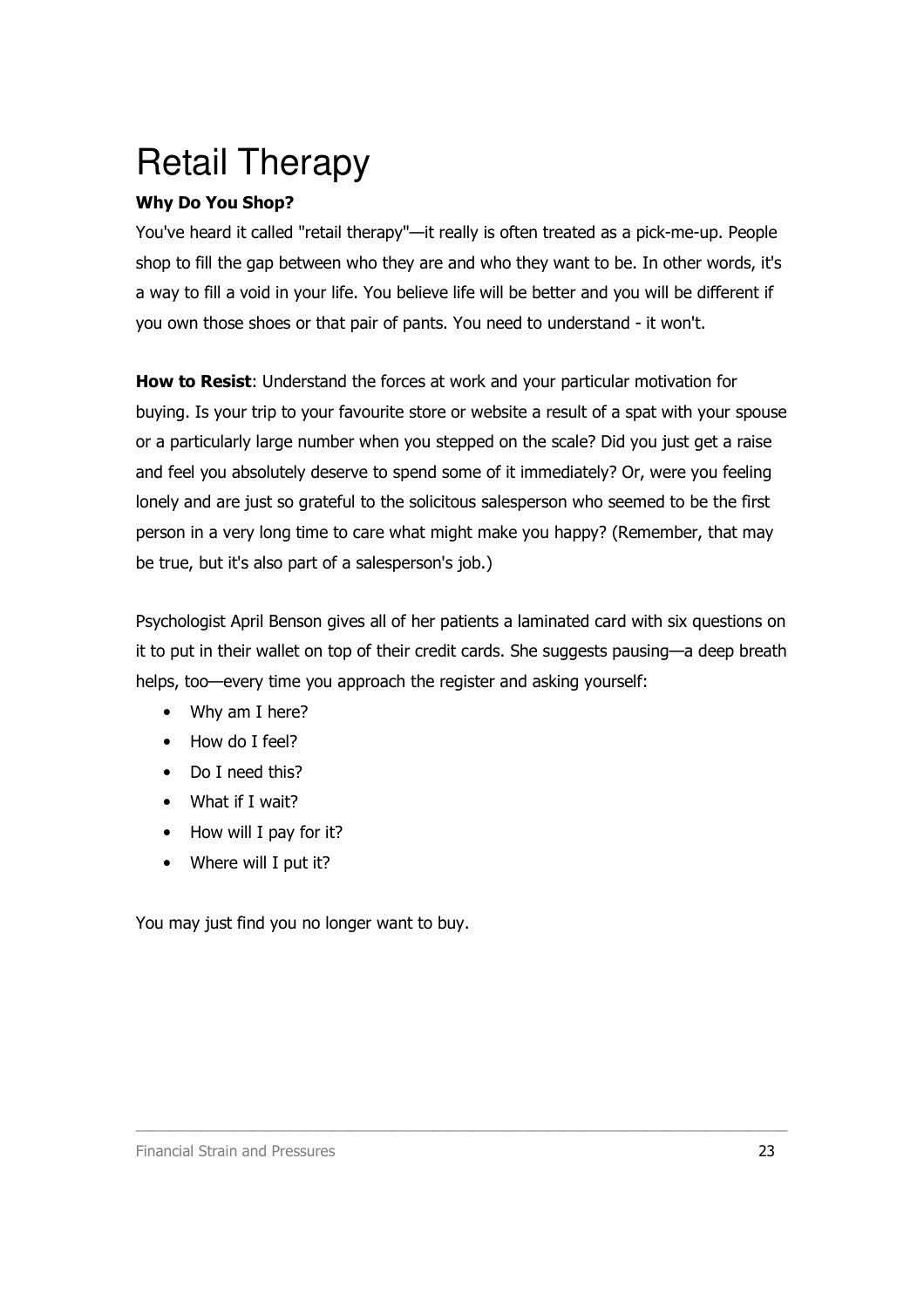Some of the most common reasons people shop:

#### 1. Habit

Sometimes we shop because we have trained ourselves—like Pavlov's dog—to shop. Our favourite store just happens to be on the way home from work. So once a week we go in just to see what's new. We're never sure what we want to have for dinner, so we shop every day rather than once a week—and inevitably come out with items we didn't plan on buying.

The Internet is tailor-made for habitual shoppers. You can check the sales online just as easily and quickly as you can check your e-mail or your bank account. By the way, marketers really understand this. Once they have you flagged as a habitual shopper, they do whatever they can to increase the frequency that you shop and the amount of merchandise you buy. Websites for instance, send out bulk e-mails noting that a new line has arrived in store. Other retailers take a frequent flyer-type approach, where frequent customers are invited to shows, preview sales, special screenings of new items, and even given discounts to bring them back.

How to Resist**:** Generally, there's a chain of events that leads you to buy, such as always stopping in at the bakery on your walk between your office and your car. You've taken a number of steps in order. You left the office. You turned right. You passed by the window of the bakery, stopping to notice how the displays have changed since you walked by yesterday. You smell the latest batch of cookies and slices being baked. You glance at your watch and see you really don't have to be home for another 25 minutes and you stop in, where you inevitably have a cup of coffee and some of that freshly baked bun. What could you have done instead? You could have turned left. You could have stayed in the office for another 15 minutes so that you really wouldn't have had time to shop. You could have parked in a different carpark so that you would have to take a completely different path.

The key to resisting is recognising your behaviour patterns in detail so that you can change them.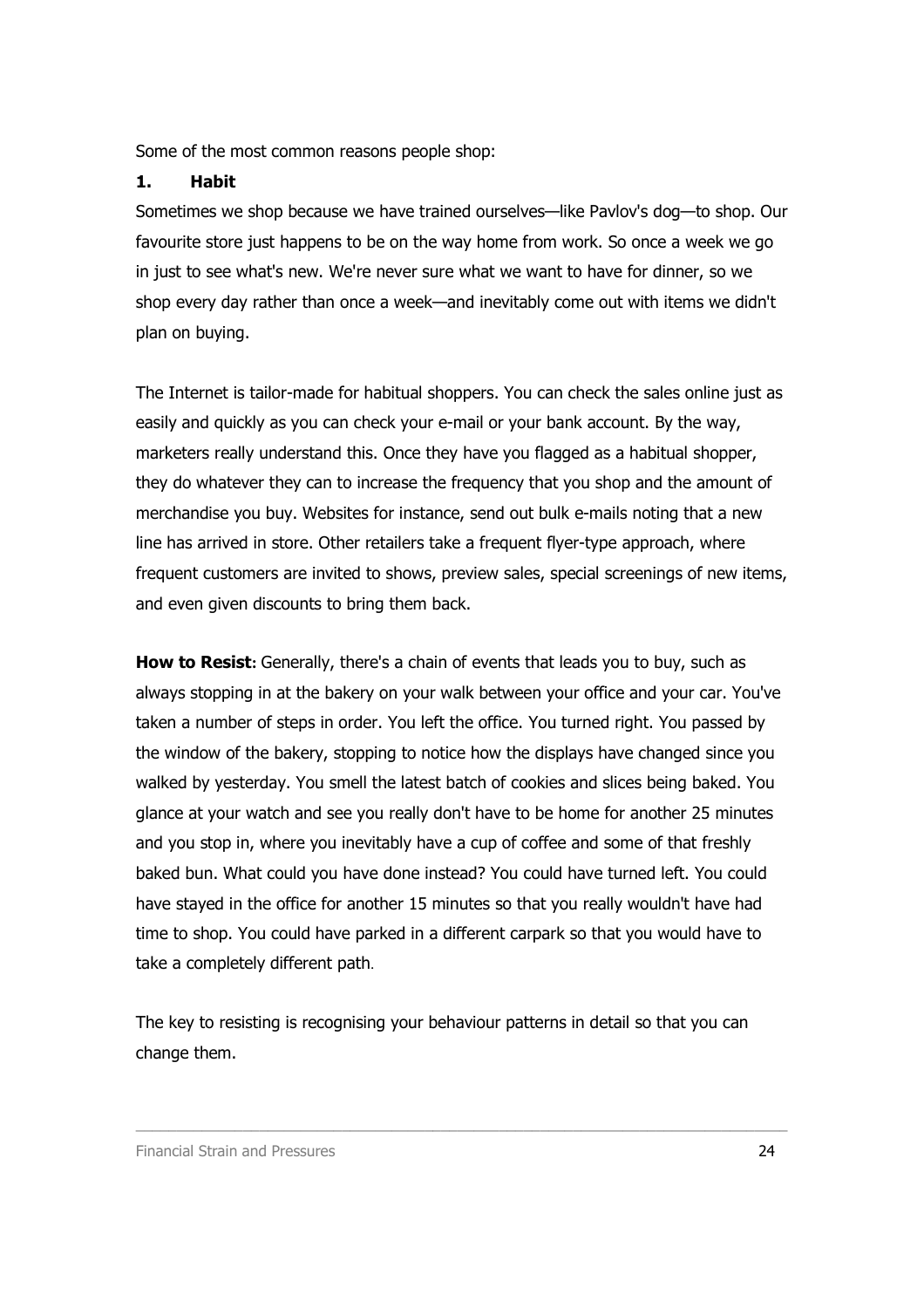### 2. Impulse

Modern stores are designed to implore you to look, touch, focus, to take your eve from the thing you need to other things you may very well want. Shopping is a conflict between desire and willpower. When our desire for things overwhelms our willpower, then we make an impulse purchase. It all tends to happen in the blink of an eye.

How to Resist: You are most likely to buy on impulse when their self-regulatory impulses are depleted. You may be tired from a long day at work. You may even just be tired from the previous hour of shopping. Or you may be worried about your kids or work. All of those kinds of stresses make you more prone to buy impulsively. Monitor yourself. Don't surf to your favourite website after you've had a glass of wine, a fight with your spouse or a particularly hard day. And don't visit stores when you know you're not at your best.

### 3. Compulsive Behaviour

The difference between impulse shopping and compulsive shopping is frequency. Impulse shopping happens when you find yourself, occasionally, faced with a purchase that's too tough to resist. Compulsive shopping is when you shop more often then you'd like, feeling unable to stop.

There are four basic types of compulsive shoppers.

- The first group shop as a way of getting back at another person, typically a spouse, with whom they're unable to communicate in any other way.
- The second group shop because the act of finding the right thing at the right price makes them feel important and gives their life meaning.
- The third group are people for whom compulsive shopping is just one in a series of compulsive behaviours like eating, drinking or drug abuse.
- The fourth group shops to boost their mood—although in a much larger way than the people in our first group. When a compulsive shopper prepares to buy, her mood rises steadily—her heart quickens, her palms sweat. When she makes her purchase, her mood plateaus, then it quickly falls off. Her good feelings quickly evaporate and remorse or guilt sets in.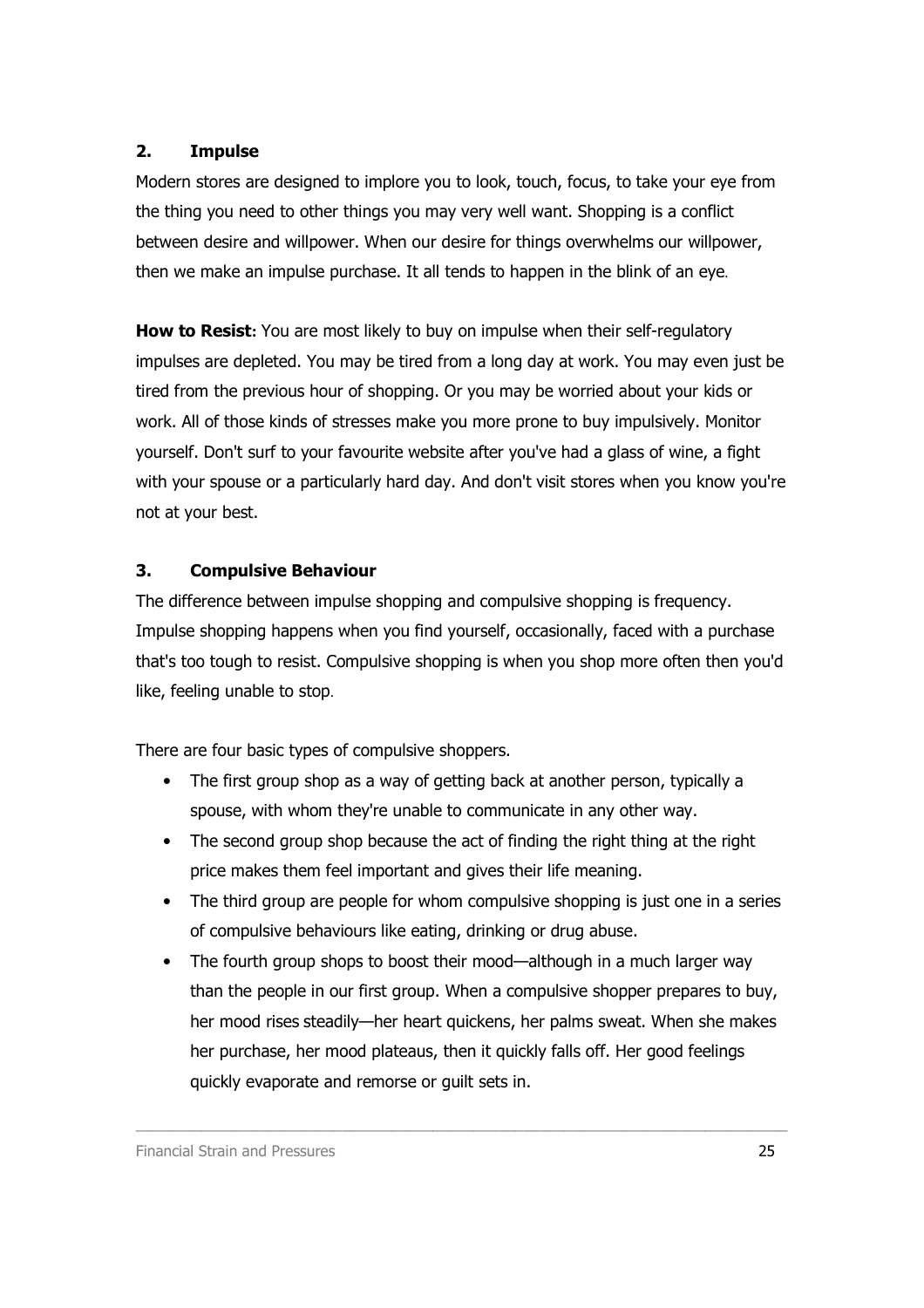How to Resist**:** There is no quick fix for compulsive behaviour. People who spend compulsively need to develop an emotional system that will help them tolerate distress in other areas of their lives. You may also need to seek professional help.

#### Some resources to consider:

Debtors Anonymous (www.debtorsanonymous.org). If there is no chapter in your area, try Gamblers Anonymous (www.gamblersanonymous.org). Although debt and gambling problems manifest themselves differently, they are actually fairly similar.)

### 4. Entertainment

There has to be something besides shopping that either gets people there or keeps people there longer. The result: for many people, shopping is all about a social experience. You meet your friend at the shopping centre because you want to be with her. You buy something together because that's something else you can share.

How to Resist**:** Delay, delay, delay. When you're shopping for entertainment, you tend to buy because you feel guilty about not buying. How can you spend nothing when your friend is already carrying four shopping bags and looks to be ready for more? How can you spend nothing when the salesperson has given you 30 minutes of her time?

To take the edge off, put the items you're considering on hold. If you're still desperate to have them tomorrow, you can always return to the store and buy them. Putting a little distance between yourself and the purchase will help you evaluate it more rationally. And besides, if the item is really for you, it will be there when you come back.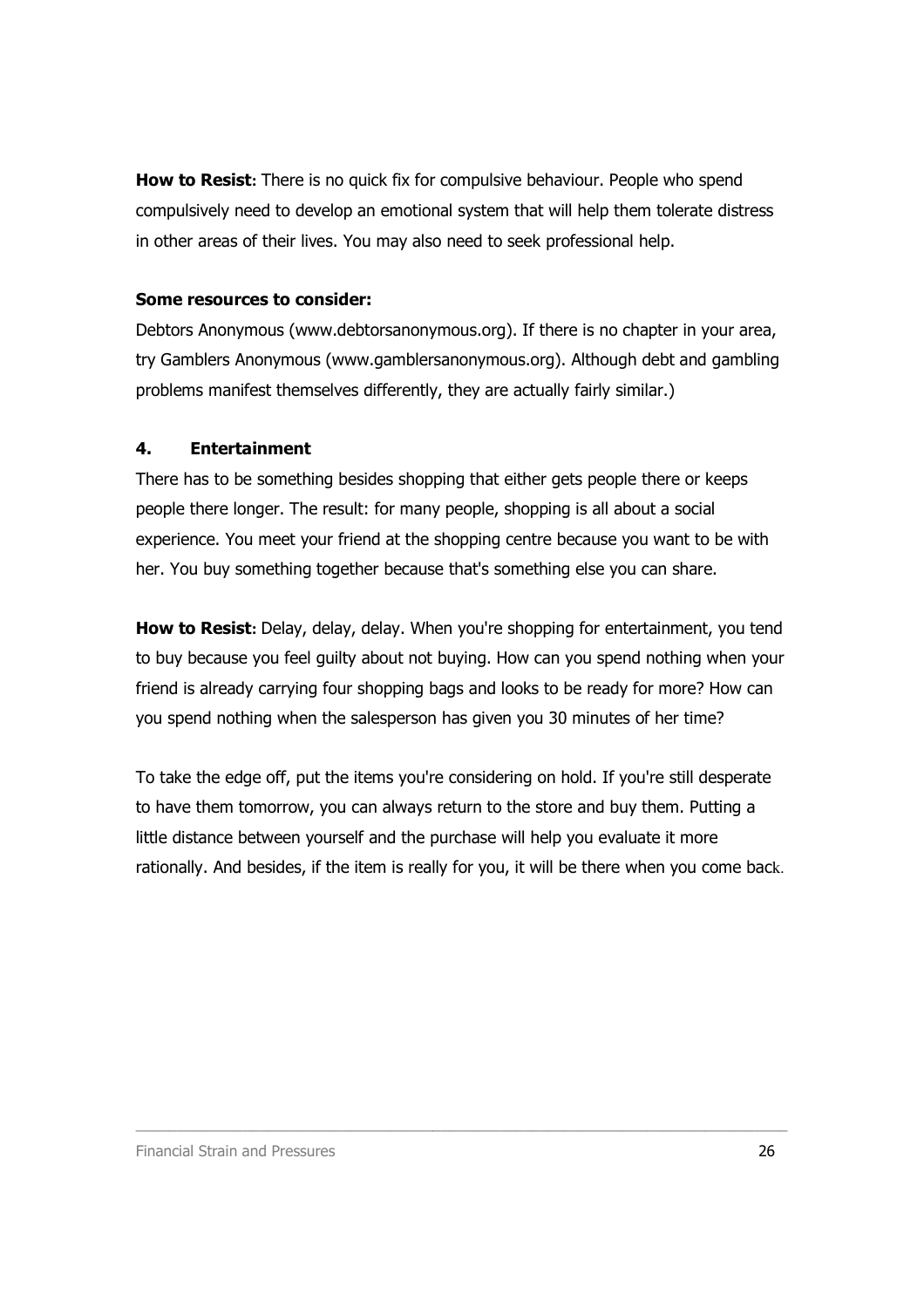# How to Protect Yourself and Start Saving Now

The other major key to staying ahead in your finances is saving. You need savings to keep you from sliding back into debt. Think about it: you're moving along, paying off your credit cards and making terrific progress. And your cat gets a nasty double ear infection. Between trips to the vet and expensive medications, this ends up costing you close to \$200. Where is that money going to come from?

Unless you a reasonable amount of savings, you are probably going to put it on your credit card. Although you now know enough to put it on your lowest rate credit card, that purchase is going to set you back and impede your progress and it's going to make you feel rotten. That's why you need savings.

### Turn Protection into Profit

- As you start to pay off your debts, siphon off a chunk of money each month—3– 5% is a good start but aim for 10%—and put it into a higher interest savings account.
- Find the highest paying money market account you can find—until you've got a substantial emergency cushion equivalent to 3 to 6 months salary. That's your protection. If you get retrenched, if the dog gets ill, if your transmission dies, you'll be able to live and pay your bills without sliding back.
- Once you've got your emergency cushion, you can start investing that money in a portfolio of shares and mutual funds that can help you build a real foundation of wealth for your future.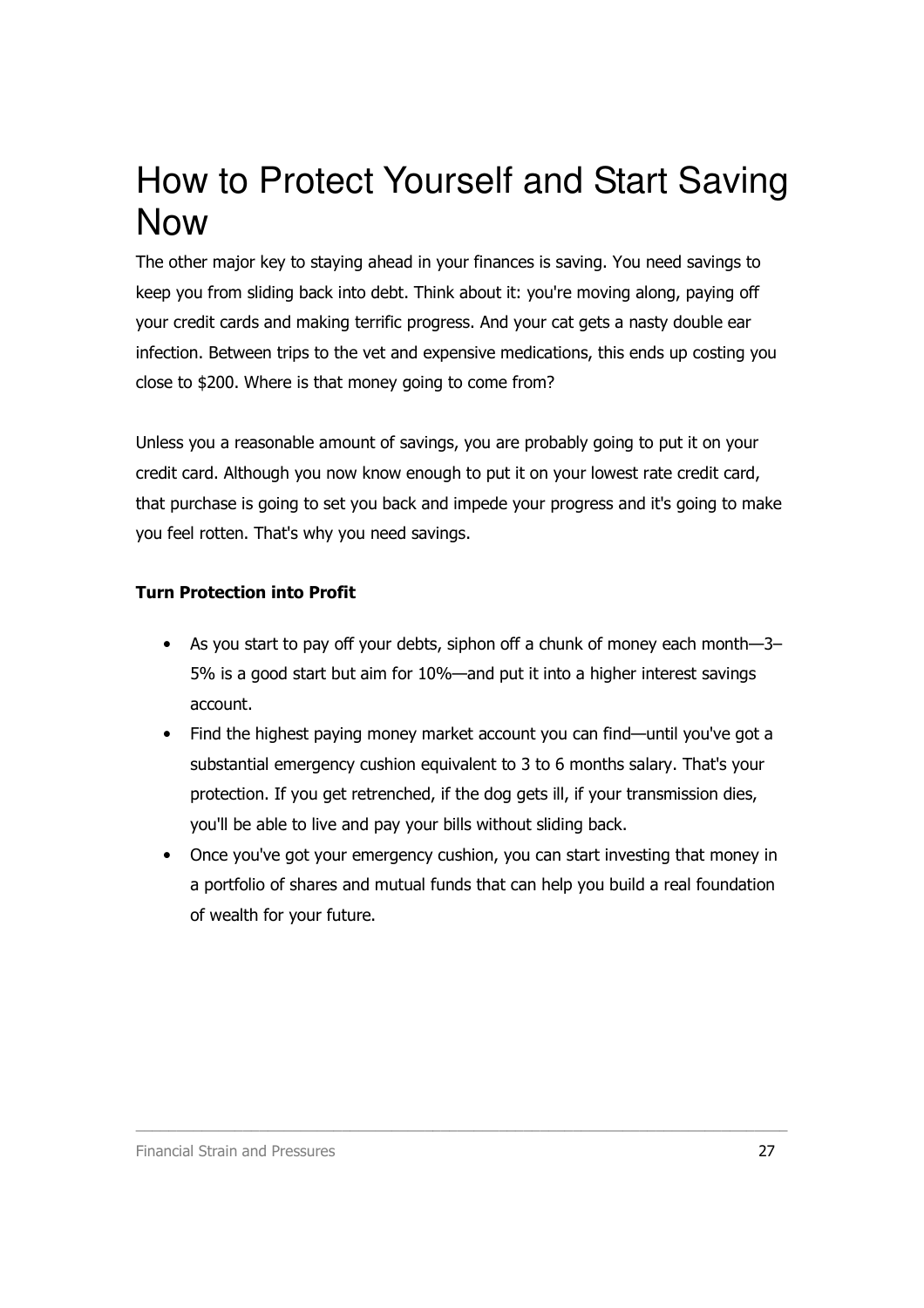# Suggested Five Point Plan For Your Income

- 1. **DEBT REDUCTION** A contribution of at least 10% of your gross income systematically reduces your income every month. This one step will have you completely debt free in  $3 - 7$  years (including your house and your cars).
- 2. **INVESTMENT PLAN** An investment of at least 10% of your gross income systematically increases your wealth every month. (Many people say they don't even know this money is gone!)
- 3. CHARITABLE GIVING A contribution of at least 10% of your gross income (tithing) is part of the responsibility and reciprocity associated with creating and being a good steward of wealth (and it's wonderful for your soul!).
- 4. **DEBT AVOIDANCE STRATEGIES** Live by such strategies as only paying cash and maintaining tough restrictions on the use of credit cards.
- 5. **SPENDING THE REST** 70% of your income should be enough to give you a wonderful, joy-filled life while still being able to fulfil all your commitments and save for your future.

In Summary: it truly IS just that simple – learn to live on 70% of what you make and you will be debt free in 3- 7 years and on your way to becoming rich. What you do with the other 30% will make it so: 10% for your Investment Plan, 10% for your Debt Reduction, and 10% Charitable Giving.

One more suggestion – start NOW!

### QUOTE:

'A man who both spends and saves money is the happiest man, because he has both enjoyments.'

Samuel Johnson

And remember to ask for your highest good – it really is there if you open up to the prosperity that abounds in our universe.

\_\_\_\_\_\_\_\_\_\_\_\_\_\_\_\_\_\_\_\_\_\_\_\_\_\_\_\_\_\_\_\_\_\_\_\_\_\_\_\_\_\_\_\_\_\_\_\_\_\_\_\_\_\_\_\_\_\_\_\_\_\_\_\_\_\_\_\_\_\_\_\_\_\_\_\_\_\_\_

Financial Strain and Pressures 28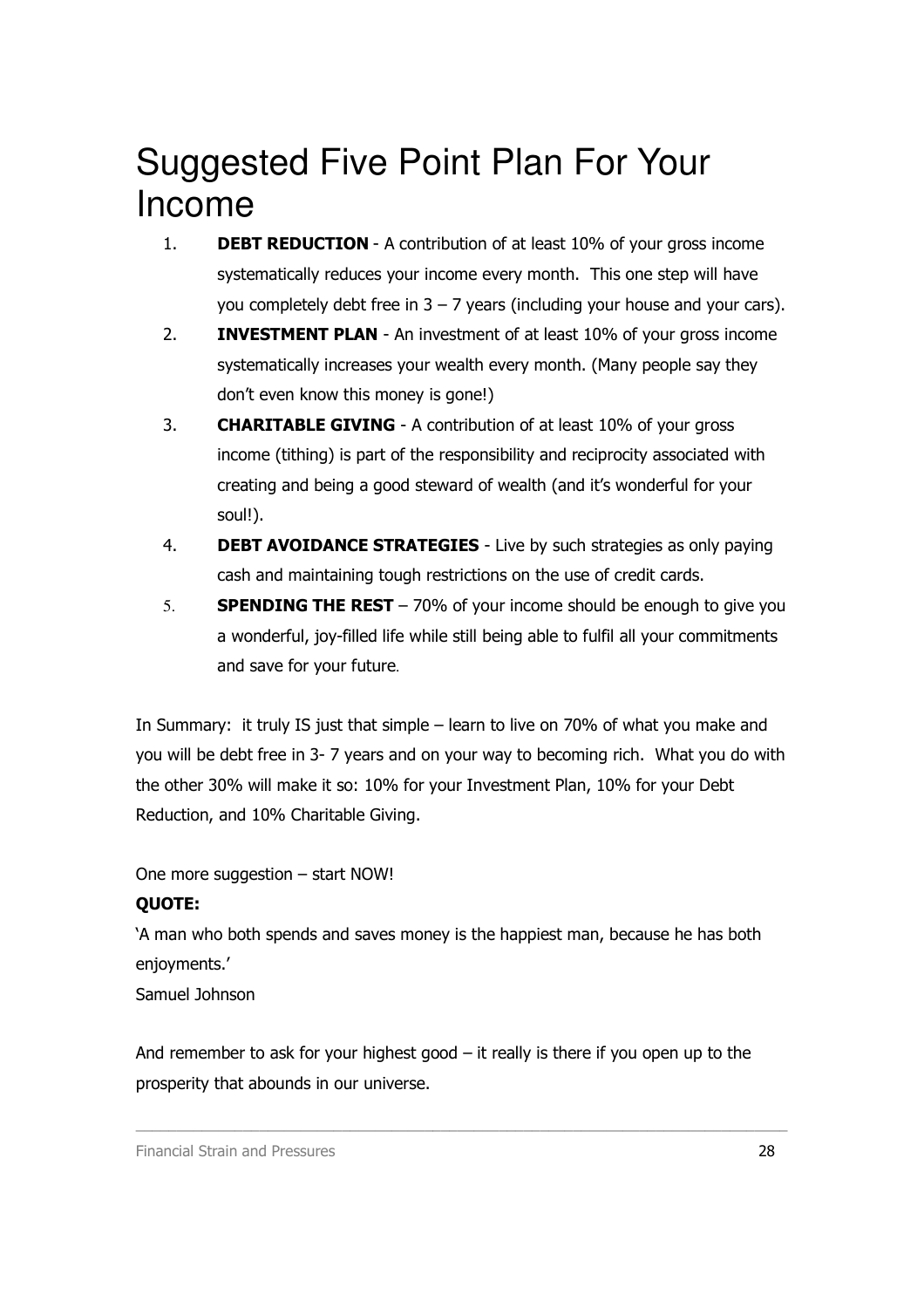## I Bargained With Life For a Penny (Anon)

"I bargained with Life for a penny, And Life would pay no more, However I begged at evening When I counted my scanty store.

For Life is a just employer, He gives you what you ask, But once you have set the wages, Why, you must bear the task.

I worked for a menial's hire, Only to learn, dismayed, That any wage I had asked of Life, Life would have willingly paid."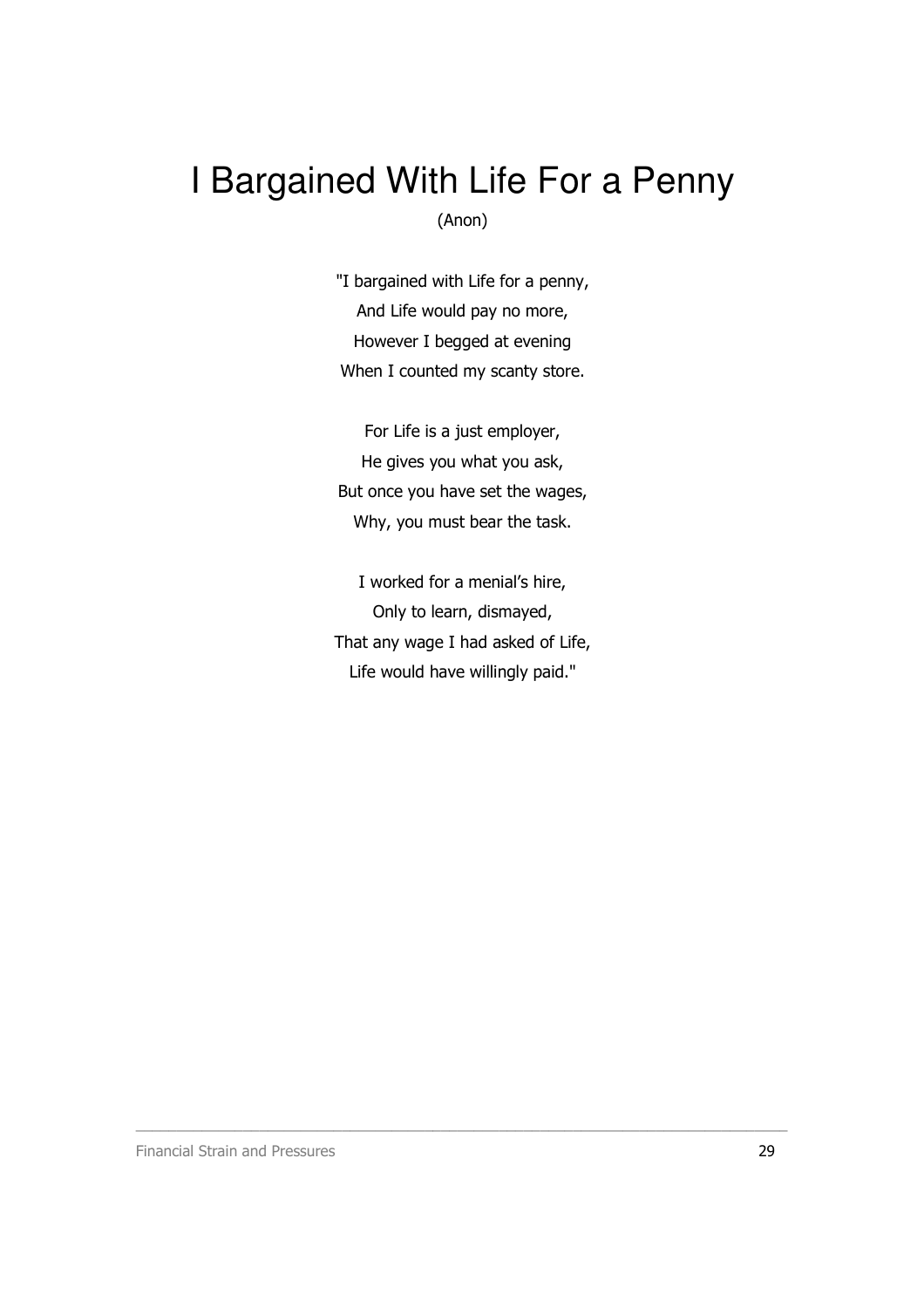# **Resources**

MoneyCare: A financial counselling service operated by the Salvation Army

Ph: Sydney 02 96335011 Brisbane 07 32226642 Canberra 02 62473635

CreditLine financial counselling (a free service) Ph: 1800 808 488 www.wesleymission.org.au/centres/creditline

Credit Rating: Check your own credit rating at www.credref.com.au

**Personal Investor:** (a magazine that has an interesting interactive toll to help you find the best bank for you) www.personalinvestor.com.au

Bankchoice: www.bankchoice.com.au

Australian Society of Certified Practising Accountants: www.cpaonline.com.au

Australian Taxation Office: www.ato.gov.au

Australian Financial Services Directory: www.afsd.com.au

Financial Planning Association of Australia: www.fpa.asn.au

# **References**

Campbell, Susan M.: (1995) From Chaos to Confidence. New York. Simon & Schuster Getty, J. P. (1986). How to Be Rich. Berkeley Publishing Group Burley, J. (2000) Australia's Money Secrets of the Rich. Treasure Chest Unlimited Bach, D. (2005). Start Late, Finish Rich. Broadway